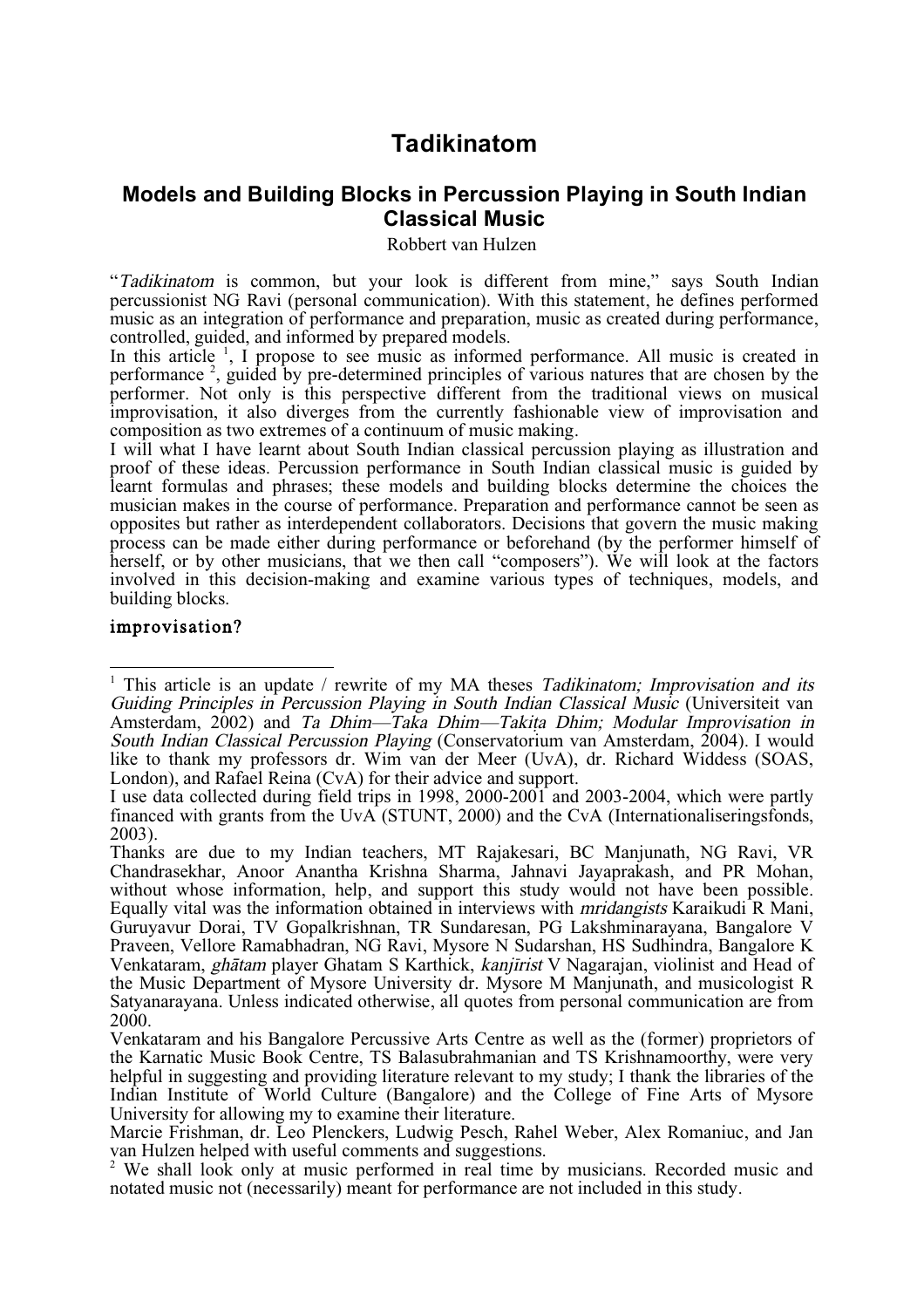Traditionally, the concept of "improvisation" is described as musical freedom or unprepared musical creation, denying the importance of composition, practice and other forms of preparation. According to the Oxford English Dictionary, the word is derived from the Latin "improvisus", "unforeseen": "create and perform (...) spontaneously or without preparation". This definition of improvisation opposes it to composition, which is supposed to fix the music before performance. The polarity originates from the fact that western art music in its presently most popular form—the music from the classic-romantic era—is notated and is therefore believed to be entirely fixed. "According to this model, composers create works and performers reproduce them" (Benson 2003:9). The performer of these supposedly fixed works is seen "more as a middleman than as co-creator" (Benson 2003:13).

The growing status of jazz and non-western musics in the second half of the twentieth century has resulted in an increase of academic attention for these musics (see Nettl 1974). Studying the processes of music making in various cultures—and examining how musicians native to the tradition view and describe those processes—leads to the traditional perspective being challenged for being based solely on (conservative) ideas about western art music (which in turn are re-evaluated themselves). (For descriptions of improvisation in western art music, see Bailey 1992; for more views on the level of fixedness in western art music, see Benson 2003.) According to Nettl (2001:95-96), a culture's own classification of ways of making music and its "assessing of the relationship between what is memorized or given and the performance understanding of what is memorised" determines the "prominence of improvisation".

In virtually all music cultures there is music that is improvised. Societies differ, however, in several ways: the degree to which improvisation is distinguished from precomposition; the nature and extent of the musical material which improvisers use as a point of departure or inspiration; the kinds and amounts of preparation required of improvisers, either in their musical training or in relation to individual performances; the relationship of written to oral transmission; and the relative social and musical value assigned to improvisations, compositions and the musicians who practise them. (....) The relationship between pre-composition and improvisation may be intricate. (Nettl 2001:94-95)

A new view on improvisation is developed: the "simple line of demarcation between improvisation and pre-composition" (Nettl 1998:16) is discarded. "Would we not do well to think of composition and improvisation as opposite ends of a continuum (...)? (....) The juxtaposing of composition and improvisation as fundamentally different processes is false. (....) The two are instead part of the same idea" (Nettl 1974:6).

Nettl (1998:1, 2001:94) defines musical improvisation as the creation of a musical work, or its final form, in the course of performance; according to Widdess & Nooshin (2006:104) it is "those aspects of a musical performance that are generated by the performer". Other oftenused definitions are similar (see Nettl 1998:10 and Lortat-Jacob 1987:67-70).

Performance comes to be seen as the sum total of fixed, pre-composed elements and improvisation. Both are believed to always be part of performance: "to some extent every performance involves elements of improvisation, although its degree varies according to period and place, and to some extent every improvisation rests on a series of conventions or implicit rules" (Nettl 2001:94).

Even the performance of a pre-composed musical work, fully notated by the composer, will usually include elements that are not pre-determined, such as nuances, ornamentation or variations added by the performer in the cour today most musicologists recognise such elements as 'improvisation'. (Widdess & Nooshin 2006:104)

Nettl (1998:13-14) uses the South Indian composition form  $r\bar{a}gam-t\bar{a}nam-pallavi$  to illustrate the continuum. In this form, he describes, various forms of improvisation—with varying amounts of freedom for the performer—are used, ranging from improvisation limited only by a scale and its characteristic melodic formulas, to improvisation restricted by a metre, a melodic theme that often recurs, and all sorts of rhythmic and melodic models. However, with the increase of types of controlling principles, the distinction between composition and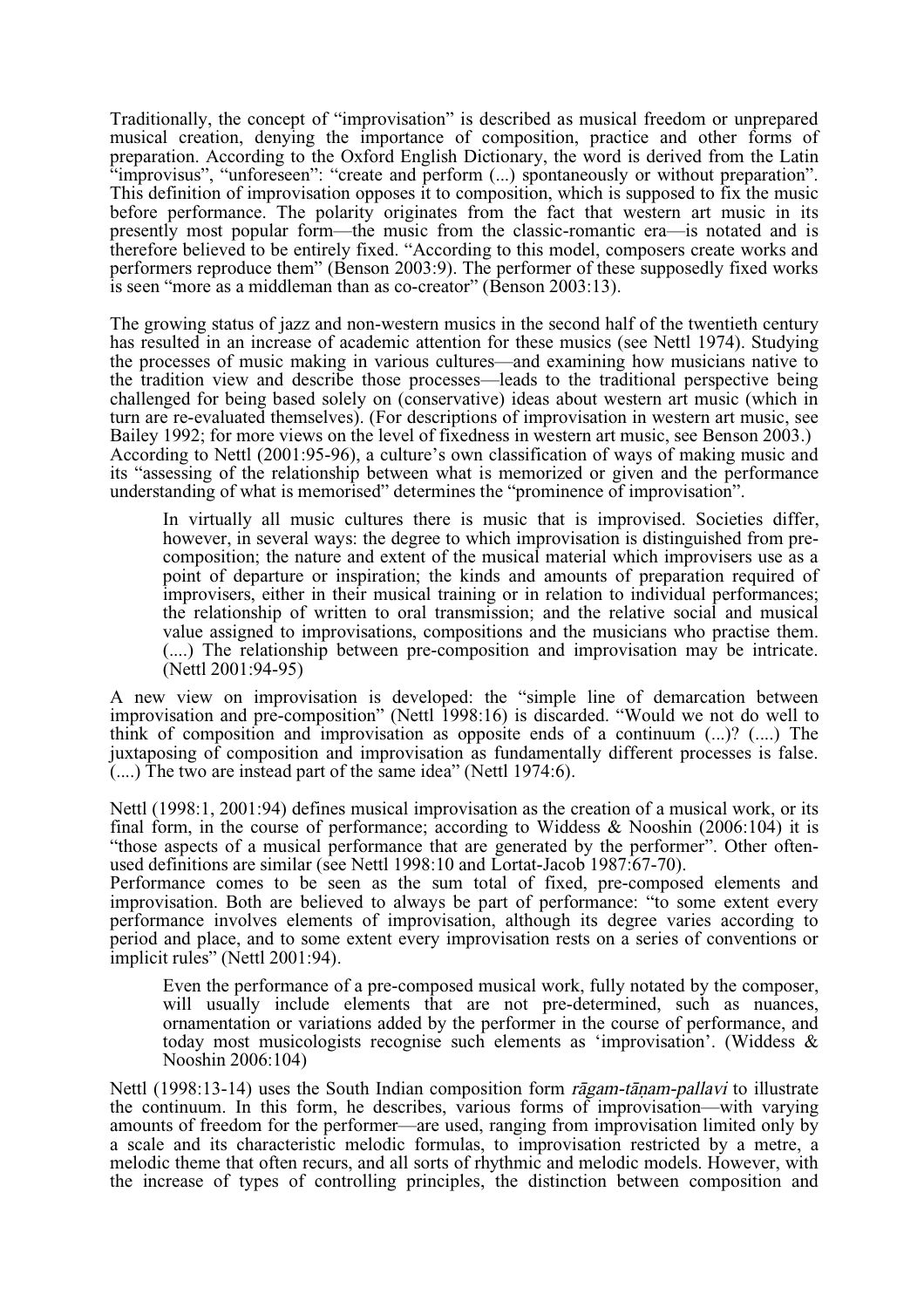improvisation becomes vague: "In Karnatak music the formal techniques of both composed songs and improvisations include repetition, variation, melodic sequences and returns to the point of departure" (Nettl 2001:95).

The approach described above acknowledges the multitude of factors that (may) determine performance, and discards the traditional idealised view. Nevertheless, the old dichotomy is still present in this theory: composition and improvisation are still considered opposites, be it not in a dualistic sense.

What we need is a view that incorporates both the determining elements in music and the importance of the moment of performance. Music is, after all, a dynamic art; music is created by a musician's actions at a certain time. As jazz saxophonist Eric Dolphy (1964) put it, "after the music's over, it's gone—in the air. And you can never capture it again." In Tadikinatom (2002:22-23), I made an attempt at such a view, arguing to see all music as being improvisational. Benson  $(2003:x)$  also proposes "an improvisational model of music". "Performers—even when performing music that is strictly notated—do not merely 'perform' but also 'improvise' upon that which they perform" (Benson 2003:25-26).

However, though these views acknowledge the dynamic, in-the-moment nature of musical performance, they do not recognise enough the crucial position of guidelines, models, and preparation.

The idea of preparation is very important for improvisation, where real-time cognitive processing is often pushed up near its attentional limits (....) For improvised performance that aims at artistic presentation, where discrepancies between intention and result must be kept within strict bounds, practice must attempt to explore the full range of possible motor actions and musical effects, to enable both finer control and the internal modelling of discrepancies and correction procedures, including feedforward. (Pressing 2000:136)

Mak & Jansma (1995: 103-4) state that planning in advance determines the choices that are made while playing. This planning is conscious; it activates certain sets of knowledge about the form, the idiom, the composition, the style. By reflecting on the musical results, musicians can discover new possibilities. Musical thinking, in whichever form, takes place within rules, either self-made or imposed by tradition. These limits are needed to make the exploration space smaller and thus workable for our cognitive system, that needs to know which links and connections should be activated.

According to Mak & Jansma (1995:96-99), certain long-term memory plans are used in performance; the short-term memory is not capable of dealing with each note separately. Performance, no matter where from, is based on fixed idiomatic rules and fixed guiding principles. In music in which the order and / or content of musical sections are decided on in performance (informed, of course, by preparation), musical formulas can be used as a frame of mind more than literally. The bigger a musician's repertoire of formulas, the more possibilities he or she has.

Brown (1965:140-141) mentions how "musical improvisation in any context depends on the rearrangement of learned and traditional materials, no matter how unconscious and unorganized they may be, and no matter how far the performer moves from his established

base. Improvisation never starts from zero".<br>"The student must in some way learn the model before he can improvise upon it", says Nettl (1974:15). According to Anderson Sutton (1998:71, 86), the performer should articulate the model by referring to it, as frequently as required by the idiom. Inventiveness comes in choice of existing formulas, of building blocks. "Musical improvisation (…) is not free expression constrained only by the inspiration of the moment, but a complex and multilevel process, one that must be learned and practised".

Whitehead (1997) describes how around 1960, the term "instant composing" was coined by both guitarist Jim Hall and piano player Misha Mengelberg, countering notions "that improvising was (...) an art without a memory, existing only in the moment, unmindful of form". On his website, bassplayer Eric van der Westen defines improvisation similarly: "Improvising is making a new composition with the information you have. In other words, instant composing" (my translation). Nettl's idea from 1974 comes to mind: he proposes to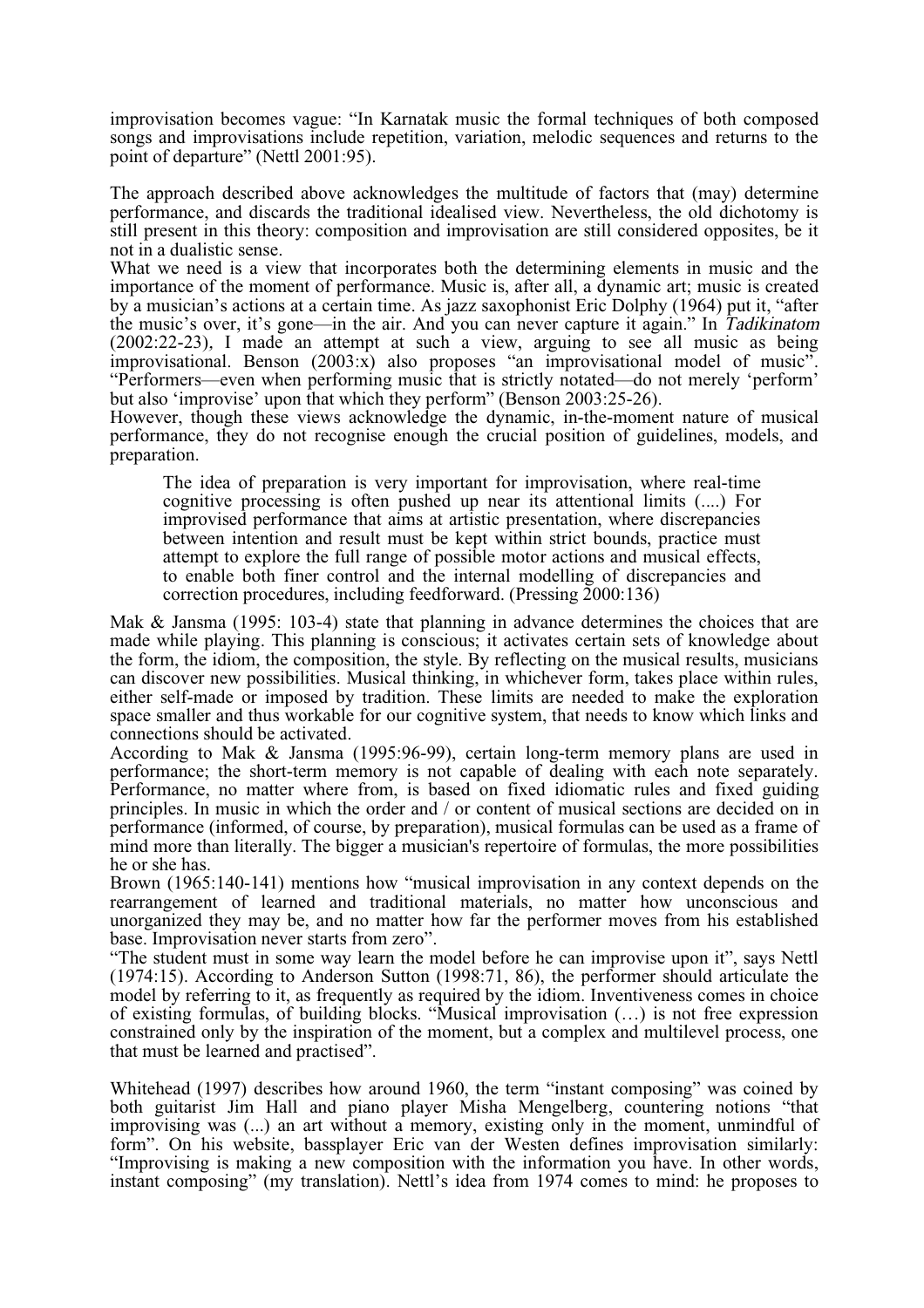"speak perhaps of rapid and slow composition rather than of composition juxtaposed to improvisation?" (Nettl 1974:6).

Han Bennink (quoted in Bailey 1993:123) defines improvisation as "examining an idea from every angle—being busy with the idea. That's the whole thing. Looking for each way to come to the middle of it". Is that not what a "composer" does? The only difference, which is not of structural importance, is that the examining is done by the performer, in real time. Bennink's definition and the idea of "instant composing"—reminding us of the second meaning listed in the Oxford English Dictionary: "make from whatever is available"—integrate pre-determined elements and performance.

Of course there is also the fact that a composer, someone who prepares musical performance for other people, conveys his or her own ideas, visions, aesthetics et cetera in his or her instructions. However, the performer turns the instructions into sound. Once used in performance, the origin, the authorship of the model is not important. The idea of the music is important, and the performer uses his or her preparation, whether that is technical exercises, small building blocks to be combined in performance, a sound ideal in the performer's mind, a detailed set of instructions from someone else, or anything else that the performer chooses to use to produce his or her music. (The ways in which these ingredients, instructions, inspirations are used of course differ for different idioms.)

Pressing (2000:129-30) describes the physical activity during performance in a number of steps. Initial activity in the nervous and muscle systems leads to "a complex sequence of actions" of "muscles, bones, and connective tissue" (the actual act of playing), which is monitored and "set into cognitive representations and evaluated as music", after which "further cognitive processing in the central nervous system generates the design of the next action sequence and triggers it", in other words, the whole sequence starts again. He assumes that the strongest distinction between improvisation and fixed performance lies in the monitoring and evaluation of both of the activity of playing and its sounding results, and the choices based on these.

Important here is, that the actual process of producing music is the same, that only in the content of certain steps, and therefore in their results, there are differences—of a sliding rather than an opposite nature, because the ways in which a performance is guided—the choices a musician has on how to decide what to play—cannot be classified dualistically. Control can come from a variety of parameters, in various combinations and to various extents.

Berliner (1994:5) implies that improvisation is a compositional process. Blum takes this idea a step further in his definition of the term "composition" (from the stem "composit-", from "componere", which means "to put together").

[Composition is] the activity or process of creating music, and the product of such activity. [It results in] pieces of music that remain recognizable in different performances. (....) Both the creation and the interpretation of compositions in this restrictive sense are commonly distinguished from improvisation, in which decisive aspects of composition occur during performance" (Blum 2001:186, italics mine).

(As an aside at this point, we may note that Blum implies that "improvised" pieces are not recognisable in different performances. This may be true for some "free improvisation", but there are many styles of music that is generally understood to be "improvised" or have "improvisation" as an important feature in which clearly identifiable pieces exist.)

We can conclude that performance, the act of music making, is what generates music. Performance is informed, guided, controlled by pre-determined and learnt elements.

Sloboda (1993:13) calls the informing, guiding, and / or controlling element the model, and describes it as a "large set of formal constraints which comprise a 'blueprint' or 'skeleton' for the improvisation. (....) A model which is, in most cases, externally supplied by the culture, and which he embellishes and 'fills in' in various ways." In his view, the pre-existence of such a model is what distinguishes improvisation from composition. However, taking into account that a model is a learnt and practised piece of information upon which performance relies, that guides it, gives it direction, we see that a model can be of several kinds, and that it can be used in several ways in performance. The shape and role of the model depend on the style of music, its tradition, the level and status of the performer, his or her mood etc. It can be a written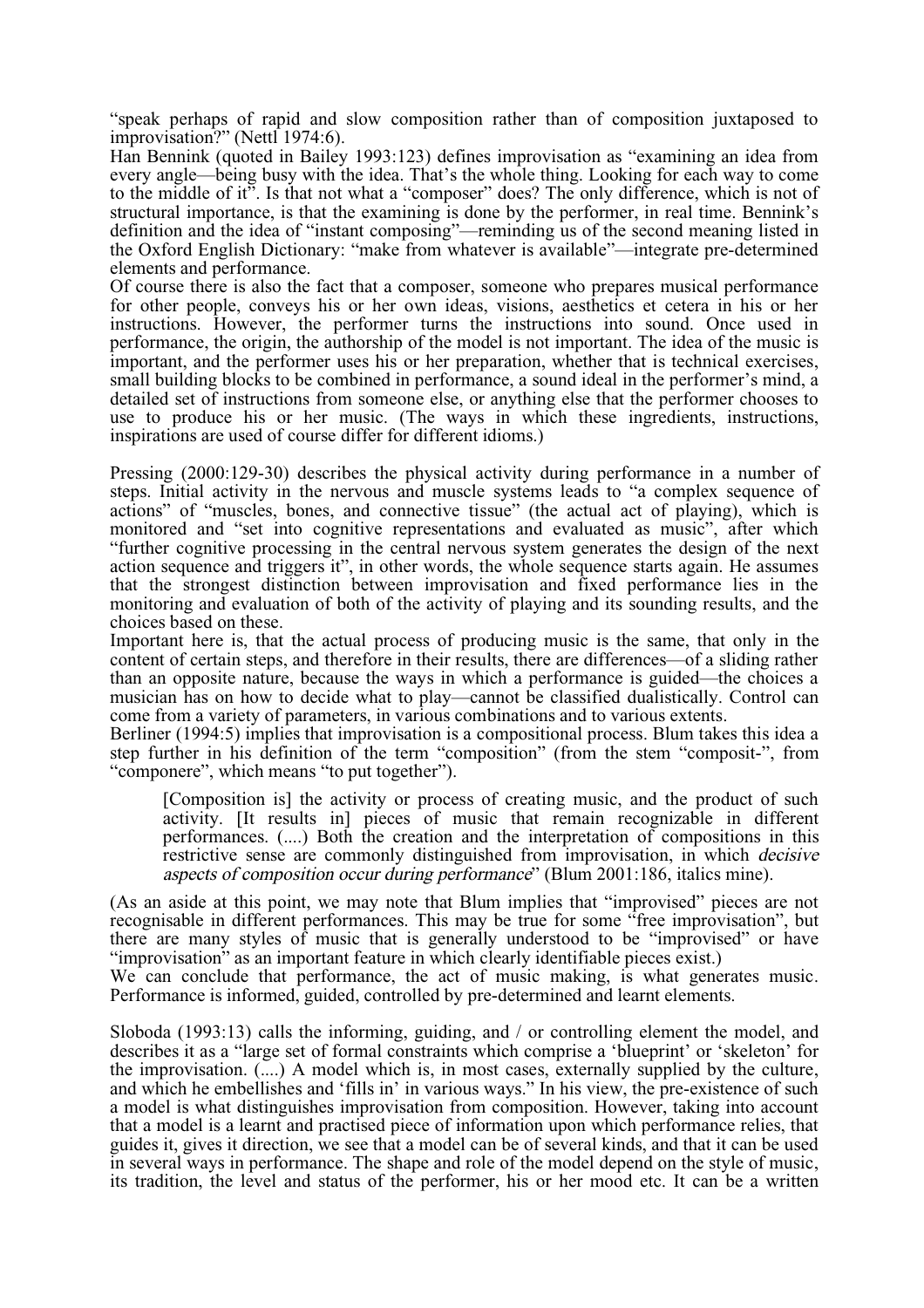score, a melody, a rhythmic pattern, a chord progression, an atmosphere, a repertoire of phrases, a formula, idiomatic  $\overline{\ell}$  stylistic considerations, patterns automatised in practice, the input of other musicians, the occasion for the musical event, the audience's reaction, physical abilities, and so on. "There are, then, very diverse kinds of models used in the world of improvisation," says Nettl (1974:12), and the only problem I have with his statement is that he limits the use of models to the world of improvisation, rather than the world of music performance.

As we saw, the origin of the guiding elements is not important once they are used in performance, as it does not make any difference to their role. Consequently, if music is created in the course of performance, shaped by pre-determined elements whose nature and origin do not make a fundamental difference for the way in which they are used in the process of producing music, then the distinction between improvised music and composed music becomes irrelevant, either as dualistic opposites or as extremes of a continuum.

Blum (2001:187) mentions how models could serve as possible limits, constraints that "severely limit the scope of permissible variation". However, rather than limiting a performer's possibilities, models offer possibilities by providing a framework for the performance. Using models of various kinds, a performer can tell his or her story. "What absolves the improviser from the task of evaluation and long term planning is the relatively rigid formal 'frame' within which his improvisation takes place, and which dictates the large scale structure of his performances. Because this frame persists over many improvisations, the performer builds up a repertoire of 'things that have worked well in the past'" (Sloboda  $1993:149$ ).

For so called composed music the model is more detailed and describes both form and content, but there is no essential difference between these ways of making music. (The idea that notated music cannot function as a model is proven wrong shows as soon as we look at renditions of the same piece by different performers.) Models and guidelines provide (material for) form and content of performed music, and absolve all musicians from the tasks of evaluation and long term planning. How directly the performance is based on a fixed idea, how strictly it follows rules and models, varies not only for different musical cultures, but also within cultures, genres, and even musical pieces themselves.

## south indian classical percussion performance

The Sanskrit term *manodharma* is often defined as improvised music in the conventional meaning of the term: "improvisational and (…) produced instantaneously and without forethought" (Menon 1995:115). According to Lakshminarayana (personal communication), however, "it is difficult to define manodharma, because many things are preset." This difficulty disappears when we leave behind the idea of improvisation as the opposite of composition, when we realise that performance consists of using and combining—either on stage or before—learnt components. Learning about percussion playing in South-Indian classical music showed me how performance and pre-determined elements work together in an inseparable way to produce music  $3$ . Looking at it this way, we can understand why the late

<sup>&</sup>lt;sup>3</sup> I went to India as an improvising musician, a percussionist. My aim was to learn about musical improvisation, to understand the way South Indian percussionists learn how to shape their music in the course of performance. Studying the mridangam helped me understand the organisation of South Indian rhythm and its concepts of improvisation.

According to Hood (1971:34-35), "the very best way to train the ear is by learning to sing and to play musical instruments yourself (.…) making music is the most direct mode of music discourse." Practical study, participation rather than observation, learning how to play the initial lessons, is, as Brown (1965:x-xi) puts it, "one of the most reliable means of acquiring an understanding of performance techniques." By studying the initial lessons and exercises, the technique of the instrument, and by trying to understand the underlying philosophical concepts, I acquired the tools to reach an understanding of the inner workings of the music. It enabled me to start understanding it, analysing it, recognising its building blocks and ingredients. Nettl (1983:324) describes how learning music means learning a musical system, "and this in any case consists of many (and sometimes various types of) discrete units that a musician (...) learns to manipulate. (...) The method of teaching breaks a system down into these basic units. (....) In order to establish the grammar of a music, one must identify these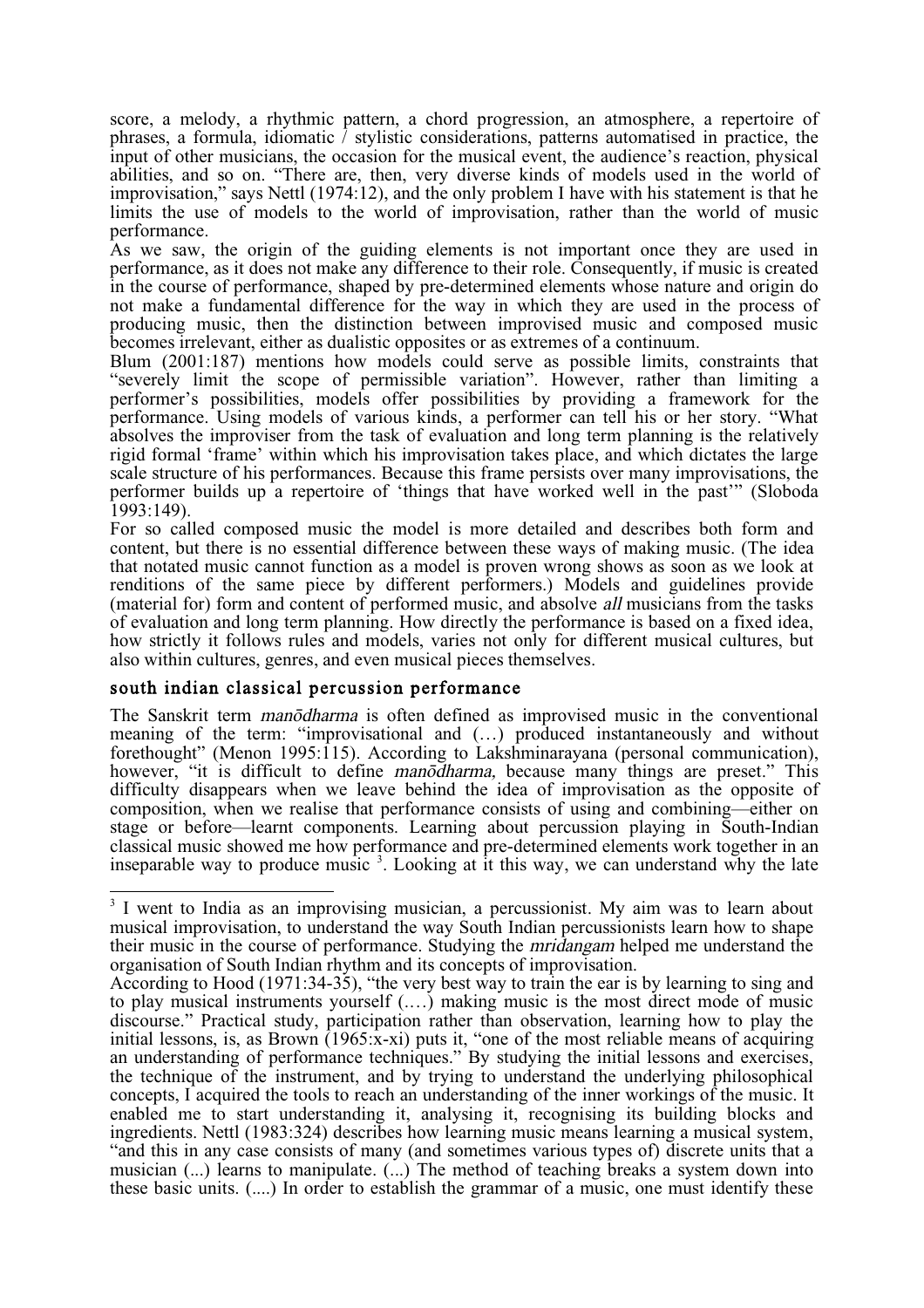Venkataram (personal communication) equalled manodharma to playing practice, to performance.

Nettl (1983:325-326) describes how music education in South India usually starts with learning vocal music, even if the student will eventually be an instrumentalist, learning "fundamental units such as rhythmic and melodic motifs" that will later return in compositions and "in the improvisation that forms much of the core of musical performance. The emphasis is upon memorizing materials that will make it possible for one to improvise". Blum (2001:187, talking about learning music in general) describes how such a deconstruction is useful: "Systems of solmization may assist musicians (...) in mastering patterns that are useful in composition during performance".

The curriculum of a South Indian drumming student consists of playing techniques (fingerings), characteristic phrases, characteristic structures of e.g. kanakkus (see below) and so on: the fundamental units, the material that will later return in performance. The content of the lessons themselves is roughly planned, but not fixed: "the choice of patterns depends on many small imponderables like the mood of the teacher, or the day to day needs of the student and his particular physical capabilities and limitations. As the lessons are given, traditional procedures and patterns move in a constantly shifting re-arrangement that is always fresh and creative" (Brown 1965:107). This manner of teaching also acquaints the student with considerations involving the choice of patterns and techniques in a musical situation.

An example of the basic units of percussion playing that are taught in the initial lessons is the solmisation of the subdivision of the beats of the  $t\overline{a}l$ a, which serves as a practice and memory aid and facilitates the construction of new formulas.

| tisra                     | 3 <i>mātrās</i> (units) per <i>akshara</i> (beat) | takita             |
|---------------------------|---------------------------------------------------|--------------------|
| chatusra                  | 4 mātrās per akshara                              | takadimi           |
| khanda                    | 5 mātrās per akshara                              | takatakita         |
| <i>tisra</i> 2nd speed    | 6 mātrās per akshara                              | takatakadimi       |
| miśra                     | 7 mātrās per akshara                              | takitatakadimi     |
| <i>chatusra</i> 2nd speed | 8 mātrās per akshara                              | takadimi takajono  |
| sankīrna                  | 9 mātrās per akshara                              | takadimitakatakita |

The order of the groupings of syllables can be altered (e.g. *mista* can also be takadimitakita).

Fingerings, taught in the beginner's lessons— what strokes are used where, the sound of the strokes, whether or not grace notes are used, the pharans (fast filler phrases), the characteristic phrases—enable and affect decisions about the musical content of patterns, techniques, formulas. Learning pharans, timekeeping patterns and cadential formulas (see below), provide the building blocks for performance. While learning the patterns, the student learns about making decisions that determine their shape and development during performance. One of the parameters for decision-making is the structure of the tåla.

[*Tālas*] "have their own individuality and their distinct structures or groupings influence the drumming in a significant way. In this manner talas themselves provide specific rhythmic contours, and the regular beats in a tåla cycle is the foundation upon which off-beat timing and cross rhythm are built." (Sankaran 1986:104)

 $\overline{a}$ units and plot their interrelationships. A study of how a music is taught by its practitioners can give insight into the nature of the grammar." For an extensive examination of learning a musical system, see Berliner 1994.

With practical musical goals like this, the question of whether one should be an observer or a participant, an insider or an outsider, ceases to be much of an issue: as a musician, one wants to learn the music, and as a student of a musical instrument, one is a participating researcher from the start. Nettl (1983:259-270) deals with this subject, using various examples from his own fieldwork. See Hood 1971, Merriam 1964, Nettl 1983 for further discussion of the impact of the researcher on communities.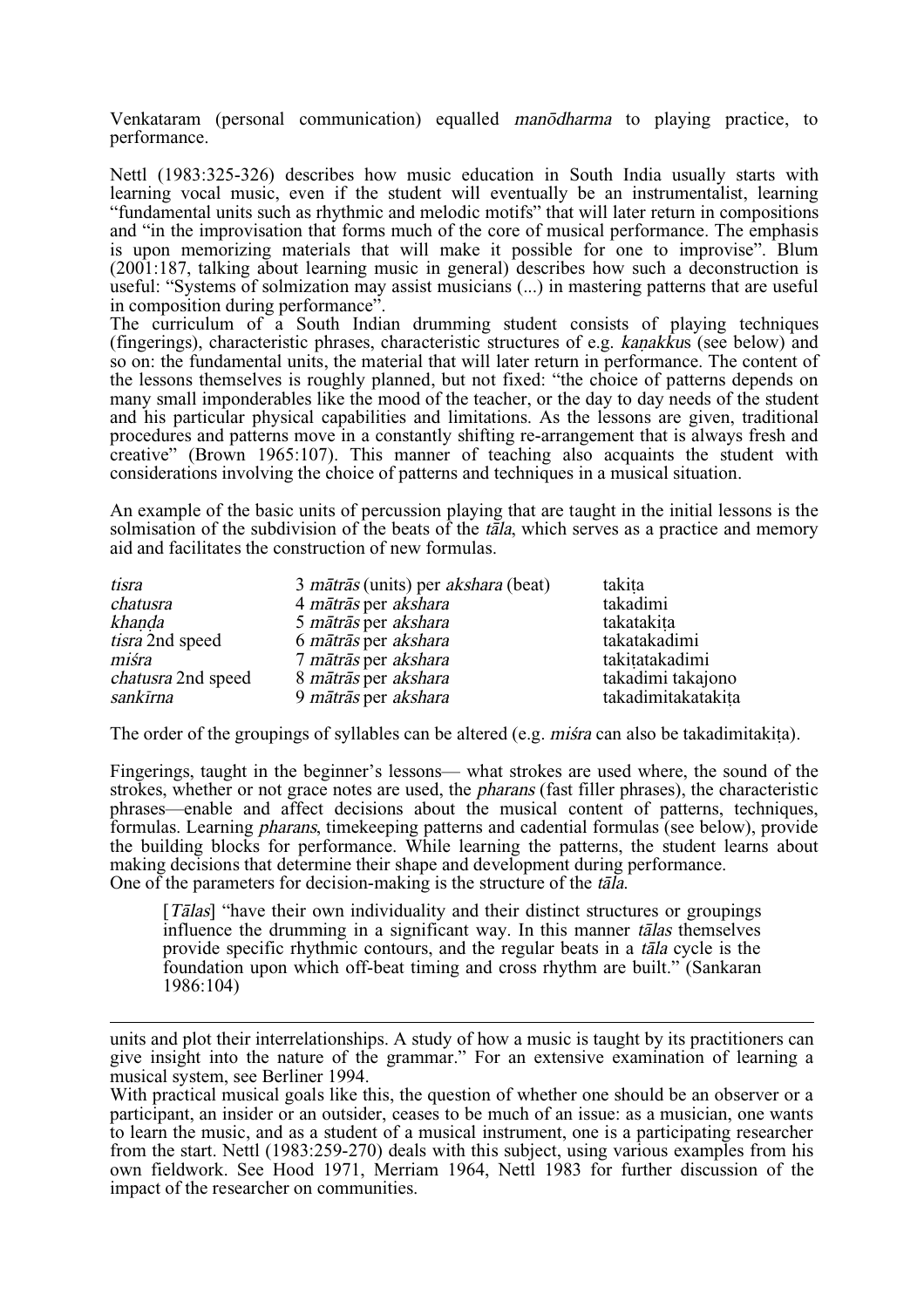Brown (1965:6) states, perhaps somewhat optimistically, that the substructure—whether indicated with the krīvā, the movements that show the tāla, or not—is always in the mind of the player and the audience.

The construction of both timekeeping patterns and kanakkus, taught in basic and advanced lessons, is important for structural considerations: the structures become internalised and are used in performance—either as learnt, or to inform combination and permutation while playing. The percussionist can either fill in the models he learnt, adding and / or replacing strokes and stroke combinations, or construct his own, based on the learnt models. In practice, the distinction between these two ways is hard to make. Wade (1979:142) also observes this: "the basic idea behind rhythmic development in Karnatak drumming is to take a set of primary materials—a wealth of forms and a wealth of patterns—and constantly rearrange, change, and extend them." Sankaran (1986:101) elaborates: "there are many guidelines to our improvisation offered by tradition and in the presentation of our music, tradition and creativity are indissolubly merged. To develop a theme means to unfold its latent energies, to search out its capacities for growth and bring them to fruition. Thematic development represents the constructional as well as creative element in music." "The tradition has given us a number of models that provide scope for a systematic improvisation" (Sankaran 1986:104).

An important developmental technique is variation—decided in performance or before. A pattern is slightly altered, and there are various endings for a pattern to choose from. In the lessons, these variations are fixed. In later lessons and in performance, a mridangist chooses which of the variations he will use in a particular moment, and how he will embellish them.

Example 1: Timekeeping Pattern with Variations

| variation a.                                 | Nam                          | Dhin                                   | Dhin                                        | Nam                               |
|----------------------------------------------|------------------------------|----------------------------------------|---------------------------------------------|-----------------------------------|
|                                              | Kitathaka                    | Dhin                                   | Dhin                                        | Nam                               |
|                                              | Dhin                         | Kitathaka                              | Dhin                                        | Nam                               |
|                                              | Ta Thom                      | Kitathaka                              | Digutira                                    | Kitathaka                         |
| variation b.<br>variation c.<br>variation d. | Thalong. thom<br>Thomkitadhi | Kitathaka<br>Thomkitadhi<br>Tham Thaka | <u>Digutira</u><br>Thalong. thom<br>igutira | Kitathaka<br>Thom Ka<br>Kitathaka |

This is the first timekeeping pattern (see below) in the lessons for first sketch ådi tåla (8 beats), in the Karaikadudi R Mani tradition  $4$ . The first line is the basic form of the pattern; lines two and three are slight variations thereof. The fourth line is the actual variation, with which a cycle of the pattern is finished. Throughout the rendition of the lesson, the variation gets more and more important, to culminate in a short cadential formula, an ardi, which concludes the development of the particular variation. After all variations have been dealt with in this way, the section of the lessons that is based on this timekeeping pattern is concluded with a *korvai*, a larger cadential formula that does not follow the tala and uses the material of the variation more freely (see below). By varying the fourth line and basing ardis or kØrvais (see below) on the variations, the student learns different possible variations and how they fit the music on a larger scale. He gets acquainted with the various stroke combinations of the idiom and with the musical parameters that play a role in choosing the appropriate pattern in performance.

#### Example 2: Another Timekeeping Pattern with Variations

TV Gopalakrishnan teaches how to develop variations in a way that leaves the student a choice. In a timekeeping pattern, he makes his students choose the last line from a number of options.

 $<sup>4</sup>$  South Indian music knows a number of playing traditions, called *banis*, comparable to North</sup> Indian *gharanas* (though not as strictly organised, it seems). To some extent, the lessons vary for different traditions, though, in Brown's (1965:289) words, "the range of difference is very small compared to the range of similarity". For a thorough analysis of percussion solos by players from different traditions, see Nelson (1991).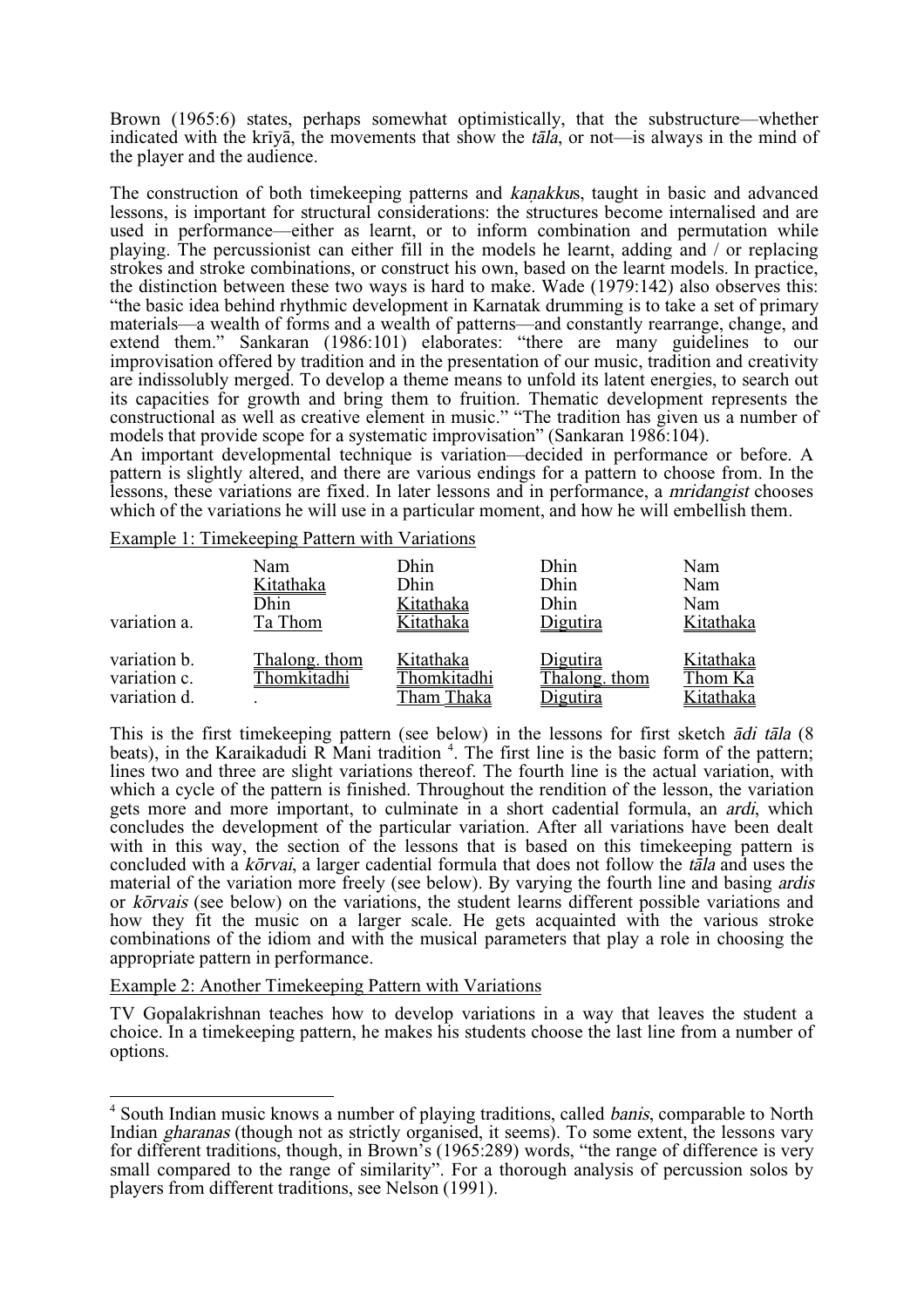| Nam  | Dhin | Dhin | Nam  |
|------|------|------|------|
| Nam  | Dhin | Dhin | Nam  |
| Nam  | Dhin | Dhin | Nam  |
| Taka | Taka | Taka | Taka |

Options for the fourth line are Takadimi Takadimi, Takadimi Talan . gu, Takadimi Tarikitatarikita, Takadimi Tathom . ., Ta . Ta Tadikinatom.

After this is mastered, the elaborate version of the pattern can be used.

| Nam      | Dhin | Dhin | Nam  |
|----------|------|------|------|
| Namnam   | Dhin | Dhin | Nam  |
| Tarikita | Dhin | Dhin | Nam  |
| Taka     | Taka | Taka | Taka |

Options for the fourth line are Tataku Tataka Jina and Tajam Tirakita Kitathaka Kitathaka, this last one leading into a final variation.

| Nam   | <b>Dhin</b> | Dhin      | Nam       |
|-------|-------------|-----------|-----------|
| Tajam | Tirakita    | Kitathaka | Kitathaka |
| Nam   | Dhin        | Dhin      | Nam       |
| Tajam | Tirakita    | Kitathaka | Kitathaka |

The sequence is concluded with an *ardi* (see below).

|             |                                                         |  |  | $\frac{1}{2}$ $\frac{3}{4}$ $\frac{4}{5}$ 6 7 8                     |  |
|-------------|---------------------------------------------------------|--|--|---------------------------------------------------------------------|--|
|             |                                                         |  |  | cycle 1 Tajam Tirakita Kitathaka Kitathaka Dha .     Tajam Tirakita |  |
|             | cycle 2 Kitathaka Kitathaka Dha Kitathaka Kitathaka Dha |  |  | <u>Kitathaka Kitathaka</u>                                          |  |
| cycle 3 Dha |                                                         |  |  |                                                                     |  |

Systematic development is essential for the possibility to develop variations and combinations on the spot: it gives a clear requirement, a clear outline for fast composition (in the literal meaning of "putting together") of phrases and formulas.

Example 3: Systematic Calculation of a Solkat

The systematic development of a khanda chāpu solkat (an ardi, in the shape of a gopuccha yāti in its most developed form, see below), a second sketch lesson Rajakesari taught me, illustrates this desire for logic.

The basic calculation is very simple: two cycles of khanda chāpu have 10 beats, or 20 half beats. Playing the simplest figure available, Takadhina, lasting four half beats (i.e. second speed, hence singly underlined), twice, with a kārvai, a gap of four half beats as well, fills these:  $4 + 4$  kārvai +  $4 + 4$  kārvai +  $4 = 20$ . The kārvai can be silent or attacked (see below). In this case, it is attacked: the stroke Dhin is played. Dhin is also played to conclude the phrase on the downbeat of the next cycle.

| cycle 1 | Ta Ka  | Dhi Na | Dhin.                | $\ddot{\phantom{0}}$ | Ta Ka  |      |
|---------|--------|--------|----------------------|----------------------|--------|------|
| cycle 2 | Dhi Na | Dhin.  | $\ddot{\phantom{0}}$ | Ta Ka                | Dhi Na | Dhin |

Now we double the speed of the phrase (not the *kativai*). Thus, the phrase has to be played twice to fill the cycle.

| cycle 1<br>cycle 2 | Takadhina Dhin. | Takadhina Takadhina Dhin. |           | $\cdot$ $\cdot$ | Takadhina<br>Takadhina Takadhina Dhin |  |
|--------------------|-----------------|---------------------------|-----------|-----------------|---------------------------------------|--|
|                    |                 |                           | $\cdot$ . |                 |                                       |  |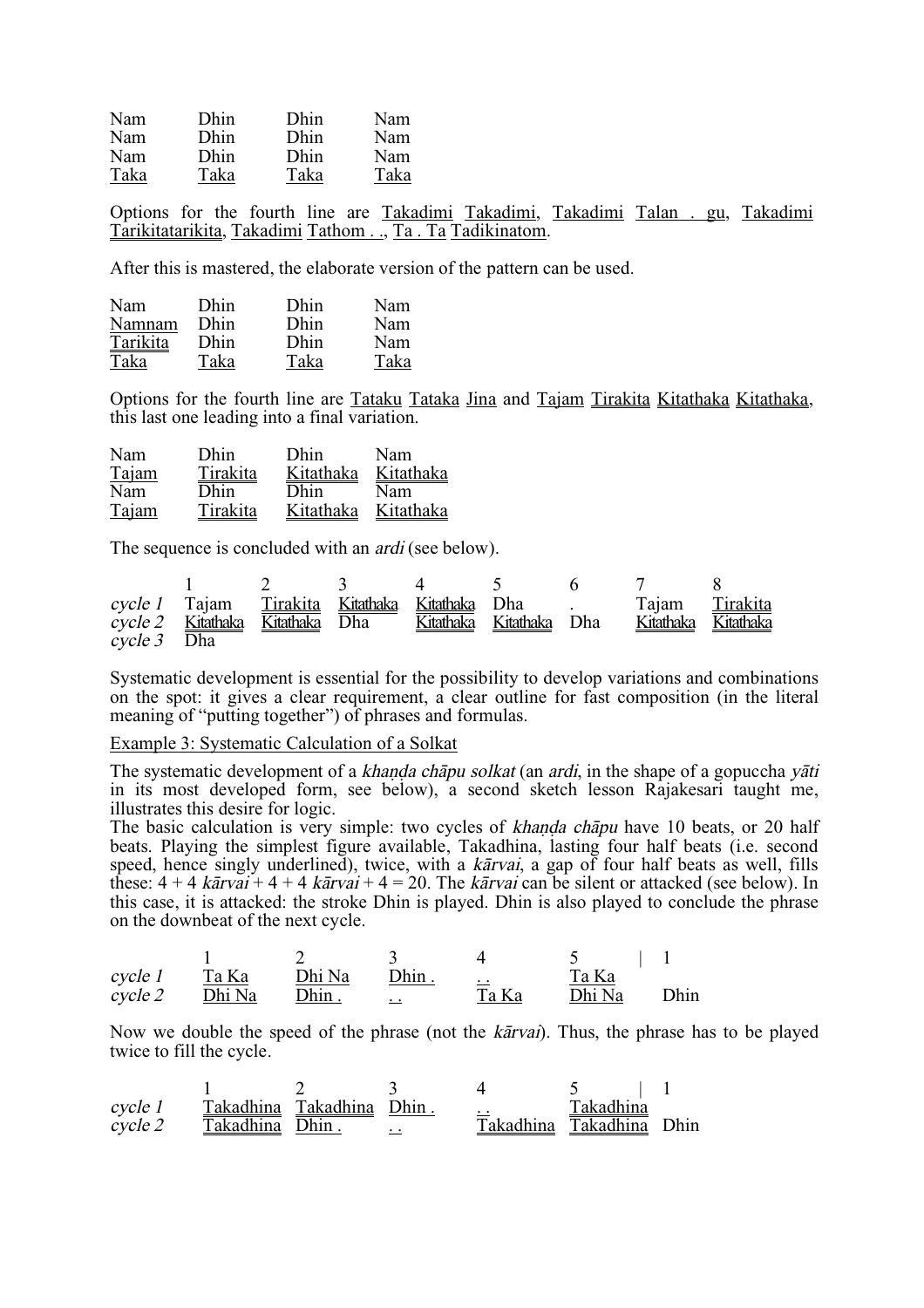Decreasing or increasing patterns are often preferred over equal patterns. Thus,  $2 + 2 + 2$  is replaced by  $1 + 2 + 3$ . (This is the *solkat* as we actually saw it in the lesson; the previous steps were not given.)

1 2 3 4 5 | 1 cycle 1  $\frac{\text{Takadhina}}{\text{Dhin}}$   $\frac{\text{Dhin}}{\text{Dham}}$   $\frac{\text{Lakadhina}}{\text{Dakadhina}}$   $\frac{\text{Takadhina}}{\text{Dakadhina}}$  Dhin  $\overline{cycle 2}$  Dhin . Takadhina Takadhina

To take the use of addition and reduction even further, the kårvais are then also altered: they are decreased from 4 to 3 *mātrās*. The two *mātrās* we "win" in this way are added to the last phrase, which is slowed down into tisra (triplets) so it still consists of three times the fourstroke phrase.

| cycle 1 | Takadhina Dhin. | <u>. Taka</u> | dhina Taka dhina Dhin            |       |
|---------|-----------------|---------------|----------------------------------|-------|
| cycle 2 |                 |               | Takadhi na Taka dhina Ta kadhina | Dhin. |

Gradually, once the materials are memorised, internalised and the student starts to understand how things are formally put together and developed, while he is still absorbing "to the last possible degree his teacher's repertoire, style, and very mannerisms of improvisation" (Brown 1965:113), he is expected to contribute more himself, testing and refining his understanding.

"Although the student is learning a truly enormous vocabulary of set patterns in drumming, their presentation (much dependent on the fact that the tradition is oral) keeps him constantly at the breaking edge of creative growth. Tradition and creativity are indissolubly merged, and within a short time he will have a hard time knowing whether he is playing patterns that the guru has given him or is creating new ones of his own within the system." (Brown 1965:141)

Learning models and individual decision-making are both part of the development of a South Indian drummer.

The learnt stock phrases can be used in ways that depart from being a variation on a pattern. Nettl (1983:326) mentions the "need to practice the building blocks of the music for many hours at a time, directing one's effort only indirectly to what will happen in a performance (....) The Indian musician studies building blocks of varying degrees of complexity, units that gradually become increasingly like real music". From the extensive repertoire of formulas and stroke combinations, building blocks are chosen, combined, adjusted and transformed in the course of performance in many ways, reminding us of Bennink's definition of improvisation: taking an idea and examining it from every angle. In the (initial) lessons, the combinations are fixed.

Brown describes how the *mridangist* shapes his playing and adds material. The insertion of new patterns may be before, inside, or after an already established larger pattern.

"Smaller patterns may be fragmented or extended. They may be arranged in certain formal configurations of a pre-determined type (...). The basic shape of a main germinal pattern may be altered so that it will fit, for example, the structural framework of another tåla. All of these procedures except those specifically related to *tāla* are learned in the preliminary lessons." (Brown 1965: xvi)

Manipulation of this kind, either before or during performance, is considered essential, the possibilities limited only by the artist's taste and skill; according to R Srinavasan (quoted in Bailey 1993:52), "the enemy is mere imitation without imbibing the inspiration which makes the art a living thing." As Brown (1965:60) describes: "each performer, in a sense, has his own style of playing. Because he has a great deal of freedom in the way in which he puts together the materia technica, his style may vary from one performance to the next".

#### models

All models and techniques described below share the same building blocks. The choices and adjustments are informed by a number of characteristics, including knowledge of the genre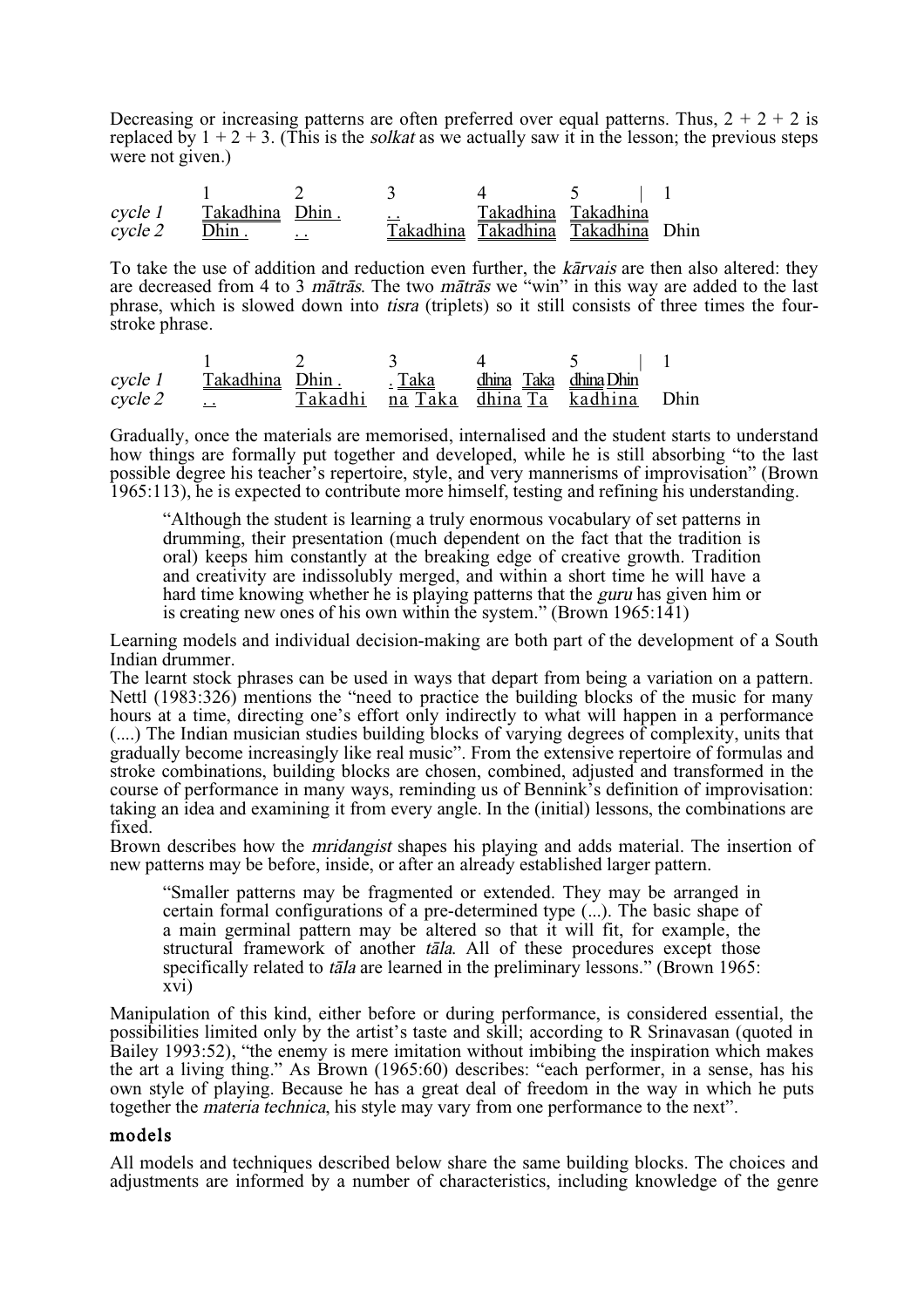and idiom, the  $t\bar{a}l\bar{a}$ , the technique that is used, the activity level, the characteristics and known preferences of the main artist (singer or main instrumentalist), the drummer's mathematical skill and speed, the size of his repertoire (vocabulary), his technical level, and whether he is the mridangist, the main percussionist, or a player of one of the upa pakka vadyam, the secondary percussion instruments.

South Indian percussion techniques can be classified in two categories: timekeeping patterns, that follow and outline the tāla, and kanakkus, patterns that break up the flow of the tāla by means of regrouping the  $m\bar{a}tr\bar{a}s$ , the units. At first sight, this division may look rather artificial, considering that in some timekeeping patterns, the so-called nadais (see below), the grouping of måtrås is changed as well. However, as we shall see, the difference between the two categories is not the use of calculations as such, but whether or not the flow of the tåla is supported.

## timekeeping patterns

A timekeeping pattern is a simple, repetitive pattern "syncopated or not, in any gati, that servels] a primarily propulsive, rather than cadential function" (Nelson 1991:29). Contrary to what Sankaran (1994:139-140) states, timekeeping patterns are not limited to the use of simply structured chatusra. Mani and Sudarshan emphasised that timekeeping patterns can use any gati, as long as the pattern retains a forward motion that supports the flow of the tåla. As Sankaran (1994:140) points out, different timekeeping patterns exist for different tempos.<br>They play an important role "in accompaniment and to link the various sections of a solo" (Sankaran 1994:40-41, see also Sankaran 1986:106).

Drummers are free to vary existing patterns in any way they see fit, or to develop new ones, as long as the *tāla* is clear for the main artist. The choice of stroke is open to a certain extent, and pharans and other filler variations can be introduced when the drummer likes to, as long as it suits the music. The song affects the choice of pattern and the use of accents, bass patterns and other elements that follow and support it. According to Sankaran (1994:140) the articulation of the *sarvalaghu* pattern, the way it is used in the context of the song, and the transition between different *sarvalaghu* patterns depend on the taste and the skill of the drummer. The tempo, the mood, the singer's use of gamakas, and the singer's taste also determine what the drummers do with timekeeping patterns.

Timekeeping patterns are of different kinds, as many of my informants, including Mani and Rajakesari, explained. "They may reinforce the beat by organizing pulses in such a way as to emphasize its structure, or they may use a contrasting organization of pulses, thereby generating a more complicated relationship with a beat or pair of beats" (Nelson 1991:20).

A sarvalaghu pattern is a timekeeping pattern that uses no complex calculation (see below) and that more or less clearly reflects the inner structure of the tåla. Sharma (1992:66) describes sarvalaghu as "a free unconstrained movement of rhythm".

As Venkataram (personal communication) explained, sarvalaghu patterns are used mainly when the main artist sings without the use of calculation. Sudarshan (personal communication) expressed his doubts about the proper use of *sarvalaghu* patterns: he suspects that they are mainly used when the drummer does not know the composition that is being played and therefore resorts to simply keeping time. Shivu (personal communication) labels this defensive playing, realising that situations of this kind cannot always be avoided.

A nadai, also called *theka*, is a timekeeping pattern that uses calculation. According to Mani (personal communication), the techniques of permutation and combination (see below), possibly involving cross rhythms, are used in nadais. Sometimes, however, the pattern should fall on the beat, "because we are no machines".

Nadai bhedam (nadai change) is the change of the subdivision of the beat. Nadai here means gati, subdivision, a meaning not to be confused with its meaning of the timekeeping pattern described above. *Nadai bhedam* is usually done in the different sections of the *tani avartanam*, the percussion solo. According to Sudarshan (personal communication), it can be used in climactic moments in accompaniment as well. Which pattern is used when relates to the gaps and other features of the composition and the taste and competence of the main artist.Satyanarayana (personal communication) expressed the view that usually only chatusra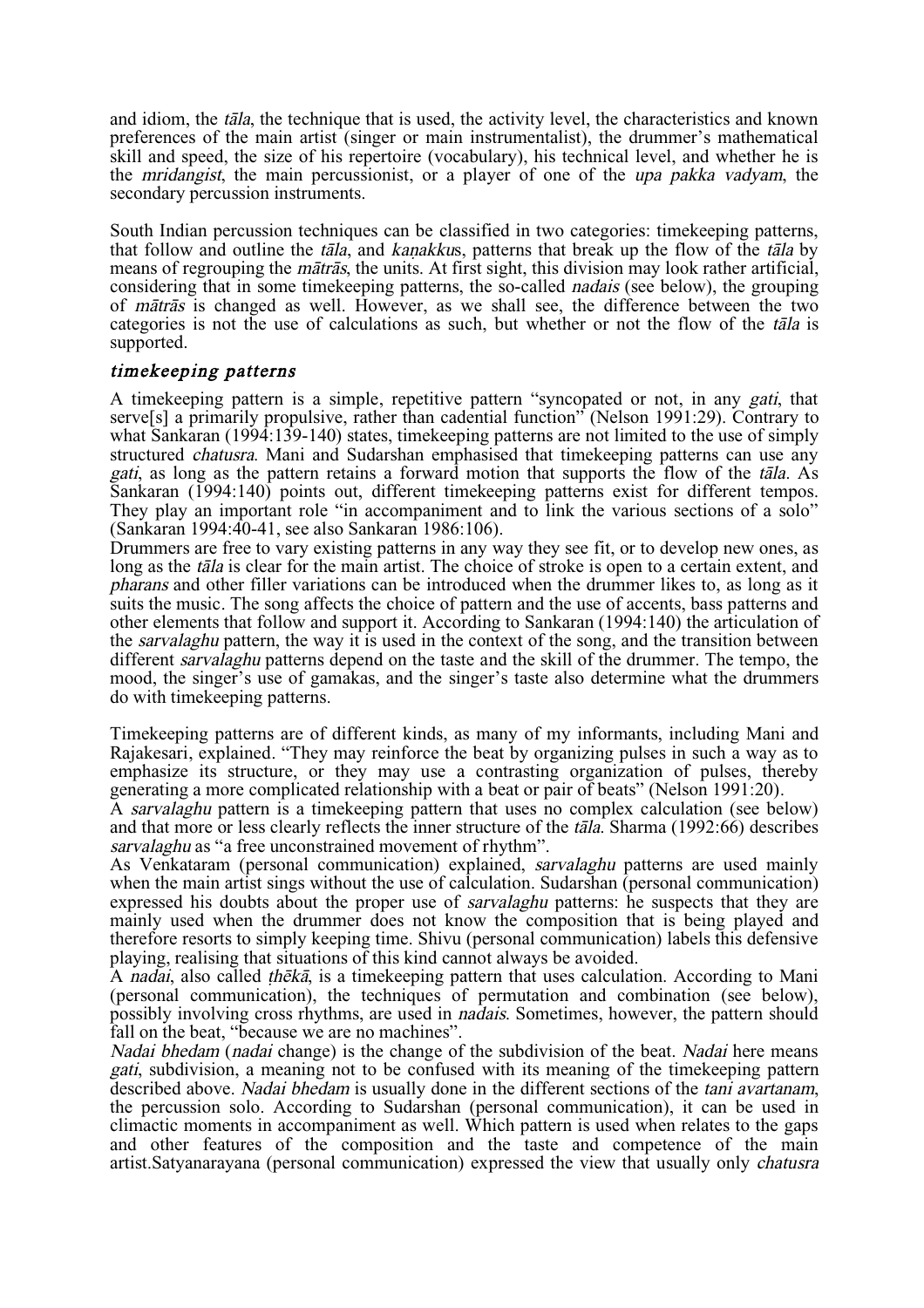and *tisra* are used. He also said that the *gati* should not be changed too often, both because it is hard to do for the performer and hard to follow for the audience.

Nadai bhedam can be prepared by regrouping the subdivisions of the previous beats following the new subdivision, the *jati* technique (see below).

Patterns that outline a metre and articulate the subdivision of the beat can be "transposed" into different speeds. By changing the subdivision of the beat while keeping the pattern and its accents going, a new tempo, with the original groove, is established. In the lessons, these tempo changes are used as short variations within a pattern, or as a "pivot rhythm" to change from one subdivision to another.

Example 4: Pivot Rhythm from Chatusra to Khanda

| chatusra<br>khanda | Nam Dhin Ka Nam<br>Nam Dhin Ka Nam<br>Nam Dhin Ka Nam Ka | Ka Nam Dhin Ka<br>Ka Nam Dhin Ka<br>Ta Ka Nam Dhin Ka | Nam Dhin Ka Nam<br>Nam Dhin Ka Nam<br>Nam Dhin Ka Nam Ka | Ka Nam Dhin Ka<br>Ka Nam Dhin Ka<br>Ta Ka Nam Dhin Ka |
|--------------------|----------------------------------------------------------|-------------------------------------------------------|----------------------------------------------------------|-------------------------------------------------------|
|                    | Nam Dhin Ka Nam Ka                                       | Ta Ka Nam Dhin                                        | Ka Dhi . Ka Nam Nam Nam . Ka                             |                                                       |

## kanakkus

Kanakkus (the word is Tamil for mathematics), also called calculations, are patterns that have an inner structure that, rather than following the *tāla* structure, is shaped by a pulse-<br>independent regrouping of the total number of *mātrās*. (For more on kanakkus, mainly ardis and korvais, see Nelson (1991:43-86). For thorough descriptions and examples of various types of regroupings, with their calculations, see Rajagopala Iyer & Krishna Murthy (2000).) In other words, kanakkus break up the steady flow of the  $t\bar{a}l\bar{a}$ , creating tension that is often used as a cadence, emphasising a structurally important moment in the music (e.g. the beginning of a new section) by leading to and landing on it.

The musicians move

far away from the orbit of the tala cycle and then they try to create puzzlement or confusion in each other's minds while keeping the correct tempo and the tala cycle in the subconscious mind, and then both return exactly to the sam and reestablish the original plane of music. This is supposed to be the most exciting and thrilling section of the whole performance.  $(\dots)$  In this section both artistes sometimes apply not only various metres but cross rhythms too. (Ghosh 1983:189)

The complex calculations can be done on the spot, but are often decided on beforehand. However, it is mainly the calculation, in other words the framework, that is fixed, not necessarily what musical material that framework is filled with.

Kanakkus are of two types: those that temporarily disturb the pulse of the tala by replacing it with a pulse in a different tempo, i.e. impose a different pulse on the original one, and those that do so by playing phrases in systematic odd groupings. Increasing and/or decreasing phrases, much used in South Indian classical music, fall in the latter category.

## polypulses

A polypulse occurs when a new pulse layer, indicated by a rhythmic pattern—"a series of patterned impulses, the criteria for the use of the word 'pattern' being the presence of one or more repetitions of a group of one or more pulses" (Stewart 1964:68)—is superimposed on the original pulse, usually for a short period of time, while retaining some relation to it. The superimposed layer may be displaced, it may be half tempo, or "two [dvikålam], three [*catuskalam*], four, or any number of times faster or slower than the first. It may even stand in a complex relationship to the pulse, say three to two, or five to four, but it will always be derived from, and, in a sense, provide an embellishment of, that original pulse movement" (Brown (1965: 2-4). The suggested speed change of the music creates a tension that is resolved when returning to the original pulse, emphasising "the ultimate unity which arises with the resolution of this discord" (Stewart 1964:71).

For all kanakkus involving the substitution of the original pulse with another regular pulse, however complex the relation of the new pulse and its subdivision to the original pulse may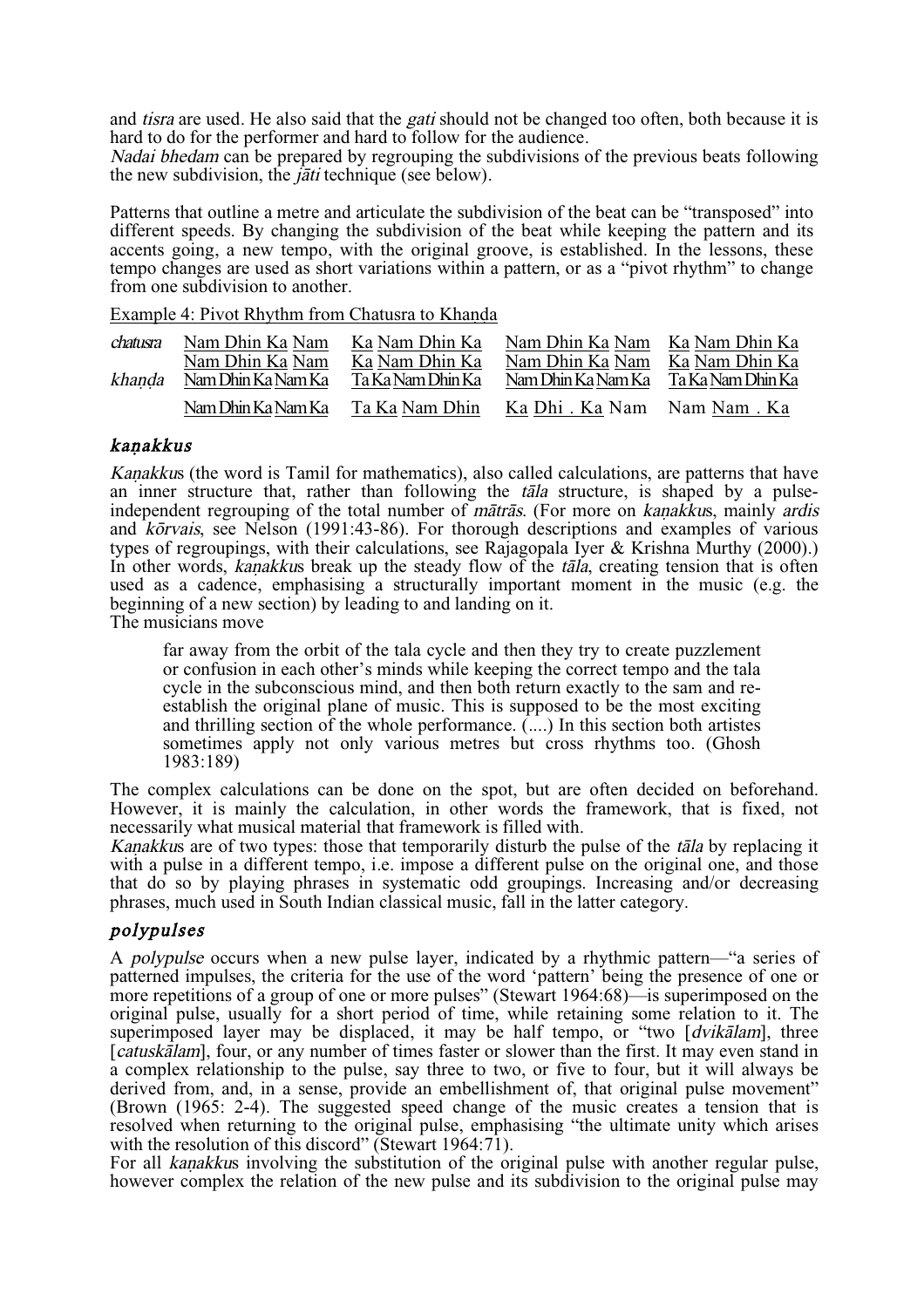be, the drummer's decisions are more or less identical to the decisions in timekeeping techniques. Simple and clear patterns are played in the superimposed pulse, because the desired polypulse feeling is only obtained by clearly stating the new pulse. Using any calculations in the new pulse, apart from small cadential formulas once the new pulse is firmly established, would break the flow, which would destroy the feeling of a new pulse.

Halving and doubling the speed is a formal feature of the *pallavi* form, a rhythmically oriented type of piece in which the technique is called *trikālam*, meaning three tempos. Trik*ālam* is usually done in *chatusra*, with the addition of one or optionally more speeds of *tisra*, but can be done in any *gati*, as Shivu told and showed me (personal communication). Doubling and halving the tempo are used apart from this formal use as well, by drummers as well as by other musicians. According to Lakshminarayana (personal communication), the use outside the pallavi context, e.g. in slow kritis, is less systematic. He also told me that various speeds are used in some *kõrvais*. According to Ravi (personal communication) however, different speeds are not used in *kriti* rendition because the meaning of the lyric only comes out in the given speed. In percussion playing it is used, though mainly in the percussion solo.

The *jäti technique* is a more complex relationship between a basic pulse and a superimposed one occurs when the måtrås of the original subdivision are regrouped in regular groups. The result is a pulse in a different tempo with a different subdivision. For example: the original division of the original pulse is *chatusra*, so three beats have twelve *matras*. By regrouping these in groups of three, we get four beats in the time of the original three, subdivided in three. Ravi (personal communication) stressed the importance of the interpretation of this technique (as he did with all other techniques): he stated that the drummers all know these techniques, but they are without value if they are not properly used in performance. Choosing and using this material during performance is possible because it has been practiced over and over again. Drummers do not have to calculate how to use these things in the course of performance, they simply know by experience.

Brown (1965: 285) tells us that Palani Subramania Pillai sometimes regrouped *chatusra* in khanda and played variations and other formulas in it. "Such extensive cross-rhythmic alignment requires profound musicianship in the appreciative listener, not to mention what is required of the performer to be able to do it."

#### Example 5: Chatusra Feel and its Development in Tisra

By regrouping the strokes in a *tisra* pattern, *chatusra* is suggested for a few beats, creating a tension that is resolved when the original feel is restored on the downbeat of the next cycle. In a way, this process is the opposite of the technique described above (see example 4).

| cycle 1 | Dhin.ka | Takita   | Dhin.ka    | Takita        | Dhin.ka    | Takita   | Dhin.ka | Takita            |
|---------|---------|----------|------------|---------------|------------|----------|---------|-------------------|
| cycle 2 | Dhin    | ka Taka  | dhina Dhin | <u>. . ka</u> | Takadhi    | na Dhin. | . ka Ta | kadhina           |
| cycle 3 | Dhin.ka | Takita   | Dhin.ka    | Takita        | Dhin.ka    | Takita   | Dhin    | <u>ka</u><br>Taka |
| cycle 4 | Takadhi | na Dhin. | . ka Ta    | ka Taka       | dhina Dhin | . . ka   | Taka Ta | kadhina           |
| cycle 5 | Dhin.ka | Takita   | Dhin.ka    | Takita        | Dhin       | ka Taka  | taka Ta | kadhina           |
| cycle 6 | Dhin    | ka Taka  | taka Ta    | kadhina       | Dhin       | ka Taka  | taka Ta | kadhina           |

Once learnt, the changing of speed, by changing the subdivision, can be applied to any regular pattern a mridangist knows, as a filler pattern or to establish a different pulse for a longer while. Once established, the pulse does not have to be emphasised constantly, hence the mridangist can play other patterns, other formulas as well.

The musical material in the fixed polypulse framework is chosen in performance, in the same way a timekeeping pattern is freely chosen from the repertoire within the parameters of the song. In fact, timekeeping patterns are often played in the imposed pulse, to clearly show the contrast between the imposed and the original pulse. The context of course plays a role as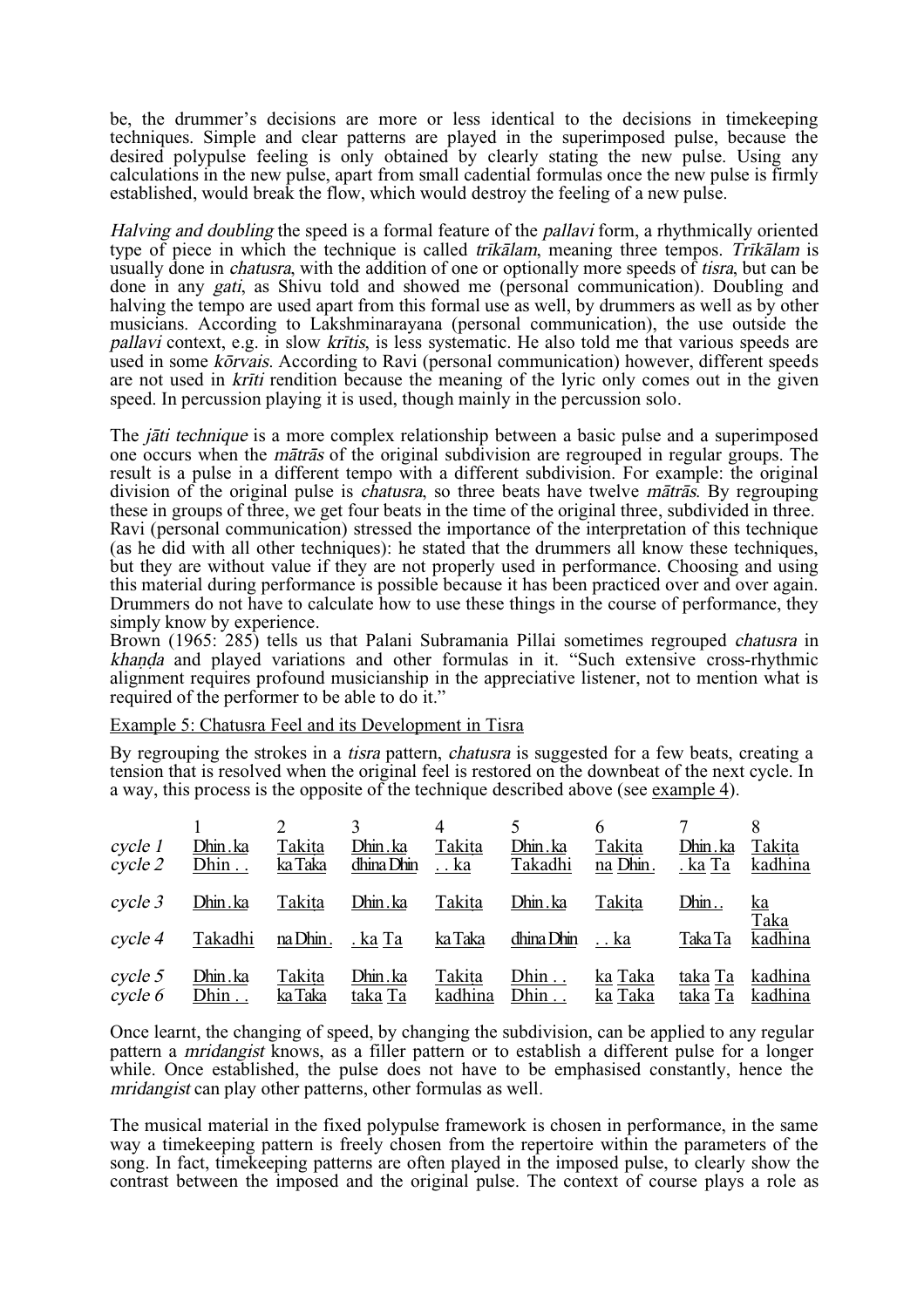well. As with all kanakkus, whether or not polypulses can be used depends on the type of composition, its mood, the taste and competence of the drummer and the main artist, the audience, etc. A specific controlling principle for this *kanakku* is the number of beats it takes for the polypulse to resolve, i.e. to land on a beat or structural point.

In *motta kanakku*, different techniques are combined: the *nadai*, the subdivision within a superimposed pulse, is changed; in other words this is a *nadai bhedam* combined with a *jati* technique. Motta kanakku is also called after the original nadai and the new nadai. For example, let us have a look at *tisra chatusra*. We take the above example: in the time of three beats, subdivided in four måtrås each, we have four beats, each subdivided in three. Now, we replace these three måtrås by four: nadai bhedam within the new pulse.

This polyrhythmic technique is rather controversial. It is said to have originated with *tavil* players. Not trained as classical musicians, tavil players do not usually have as thorough a knowledge of theoretical backgrounds. Them playing ådi tåla phrases in all other tålas is said to have been the beginning of *motta kanakku*.

In *motta kanakku*, the type of decisions to be made is again very similar to deciding on timekeeping patterns, because that is how the imposed pulse is established firmly. Besides, like with the previously described polypulses, the number of beats it takes to resolve provides the length and arch of the pattern. Preference and competence of the main artist are important issues here, given the complex and controversial nature of this type of *kanakku*.

Example 6: Motta Kanakku: Ādi Tāla Mohara in Khanda Chāpu Tāla

To play the *ādi tāla mohara* in *khanda chāpu*, Manjunath (personal communication, 2004) started by gradually introducing the imposed pulse. Then he played the usual *adi tala mohara* (see below) in this new pulse, while continuing clapping the khanda chapu tala.



#### Example 7: Speedchange by NG Ravi

Ravi (personal communication) showed me a number of superimposed rhythms and metres in miśra chāpu (7 beats).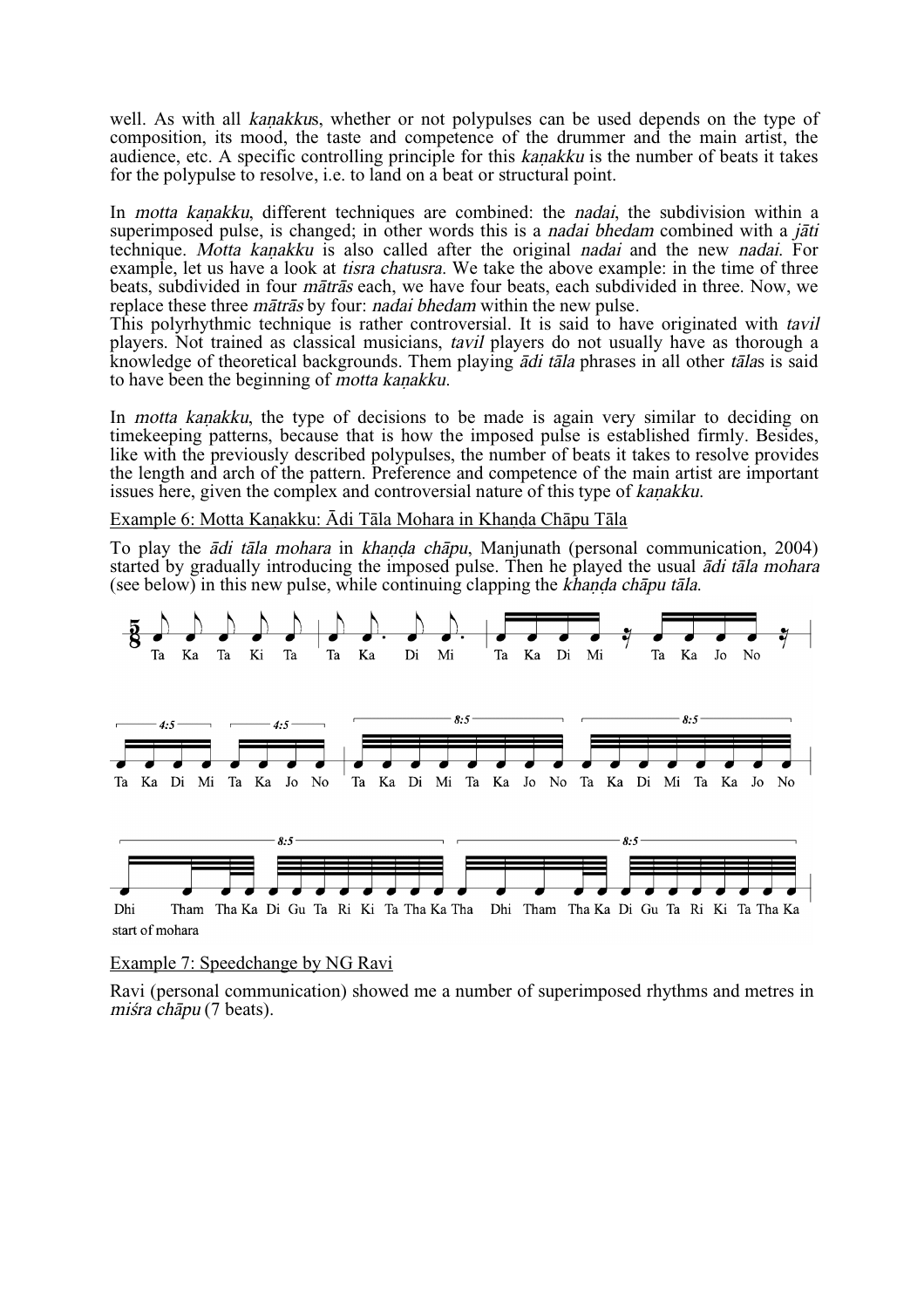

The change of speeds can be used for entire structures as well. *Mridangists* know certain ratios, certain "tricks" to use a pattern in a different speed and a different tåla. For instance, any *chatusra* pattern played three times will fit in *tisra*; any *chatusra* pattern played in first, second, and third speed in succession will fit a 7 beat frame. With knowledge like this, speed adaptations can be performed spontaneously during performance.

## odd groupings

In contrast to the above mentioned polypulses, an odd grouping is a grouping of strokes or tones that breaks up the flow of the original pulse not by replacing it with another steady pulse, but with a series of irregular though usually systematic accents, that each take the function of a "downbeat". In this way, an "irregular pulse" is superimposed on the original pulse.

Prastara, the tenth tala dasa prana, is theoretically the rearrangement of aksharas, beats of a tālacycle, by means of permutation and combination. The ten tāla dasa prānas, the "life giving elements" for the tåla, describe several rhythmic features of South Indian classical music. For more on the *tāla dasa prānas*, see Chelladurai (2000:157-170), Sambamurthy (1998:108-112), Sharma (1992:71-80), and Subramaniam & Subramaniam (1995:69-75). For a thorough description of praståra, see Sharma (1992).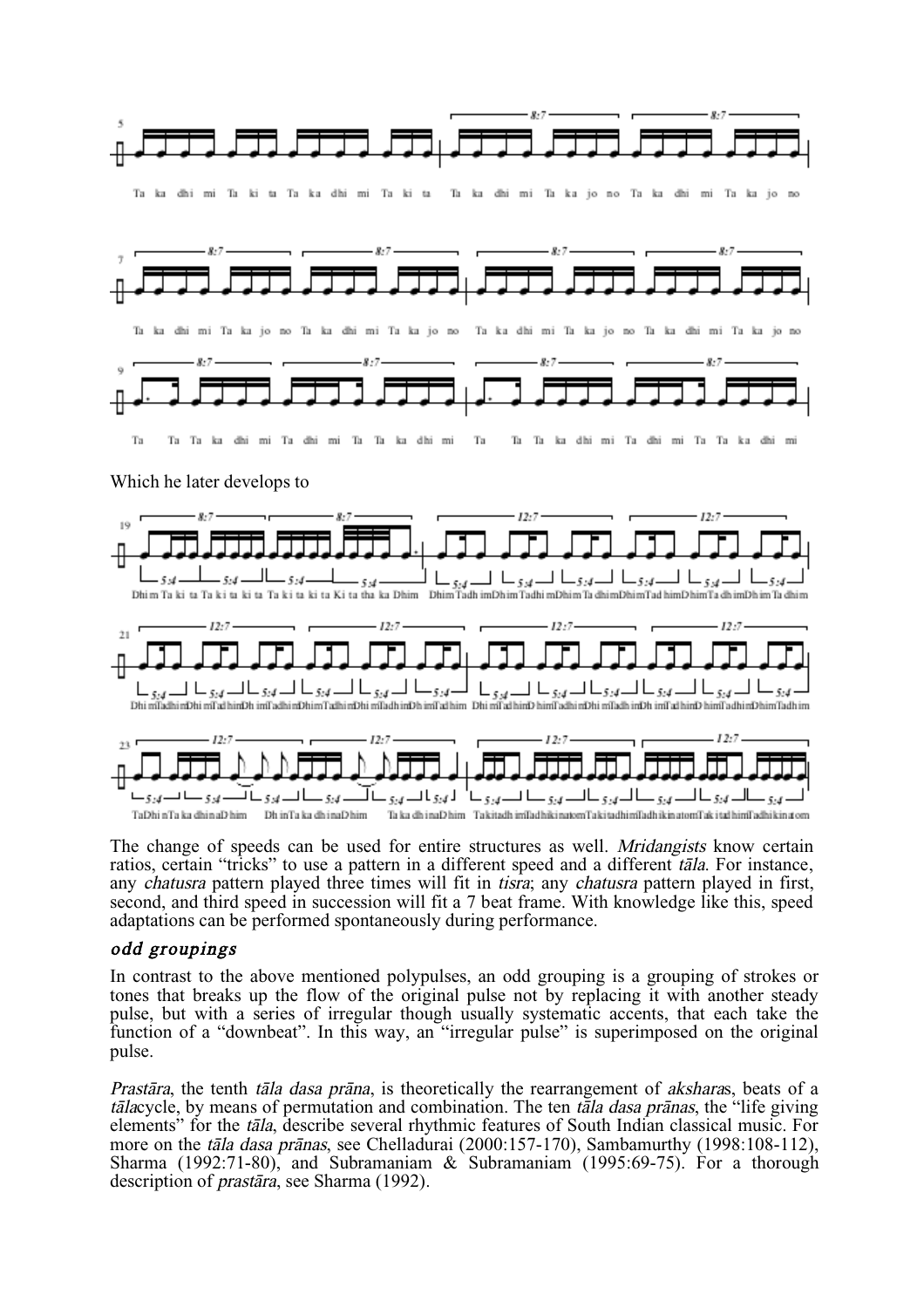The term praståra is often used to denote all forms of permutation and combination. The importance of permutation and combination is explained by Fox Strangways' (1914:213) description of the construction of talas: "the secret of all these Tals is that the units are taken as sums, not multiples." Though he talks about tåla, the description is valid for the rearrangement of motives and individual strokes as well. As Venkataram (personal communication) said, praståra are the possible combinations of two or more strokes, notes etc. Since the material is already known to fit the tåla, no calculation is needed so the rearrangement can have any shape. Some of these shapes are acceptable, some are not; decisions on their structure are affected only by aesthetic and idiomatic considerations (see Brown 1965:167 & 216-223). Choices regarding the musical content are limited to *pharans* and other short fills, since otherwise the rearrangement, praståra's main feature, would be obscured.

Reducing and increasing are much-used tools in South Indian classical music in general, and in South Indian drumming in particular. This practice is started on a very basic level: the first mridangam lessons are structured in this way, on a formal level. After a section consisting of four lines has been played, the section is reduced by omitting the second and third line. The lesson subsequently is concluded with an ardi (see below) based on the fourth line. In this manner, the feeling of reduction gets deeply engrained in the student's psycho-motoric memory. Somewhat later, techniques using systematic increasing follow (see below).

The *vati*, the ninth *tala dasa prana*, is a rhythmical shape that features a systematic reduction and / or enlargement of its characteristic motif. There are six different types, classified according to the way the reductions and enlargements are used. Perhaps the most common is the *gopuccha yāti*, the cow's tail *yāti* (see example 8). The number of matras systematically decreases, thus resembling a cow's tail in shape. The increase or decrease takes place by adding or omitting cells at the beginning or the end of the phrase, not by changing the lengths. Yātis can be used independently or as part of a kōrvai (see below). To use vātis for manipulation in performance, an artist starts from a phrase with a certain length that is played an uneven number of times (usually three or five), ending with a gap.

#### Example 8: Yåti

| phrase |    |              | calculation                                            |              |  |  |
|--------|----|--------------|--------------------------------------------------------|--------------|--|--|
|        | Тa | Dhim<br>Dhim | Takadhina Dhim<br>Takadhina Dhim<br>Takadhina<br>Dhina | Dhim<br>Dhim |  |  |

The mean of the phrase is 4 *mātrās*, the (sounded) gap lasts 6 *mātrās*. The length of the phrase is increased in the first half of the *yati*; the increase is compensated in the reduction in the last part. This *y* $\tilde{a}t$  has a length of 50 *matras*, or 44 if we do not count the last gap, which usually falls on the downbeat. It fits in for instance an 11 beat cycle with chatusra nadai.

|      |  |  |             | 1 2 3 4 5 6 7 8 9 10 11                                                                                                                                                                                                       |  |  |
|------|--|--|-------------|-------------------------------------------------------------------------------------------------------------------------------------------------------------------------------------------------------------------------------|--|--|
|      |  |  |             | Ta Dhim Takadhina Dhim Johim Takadhina Dhim dhim dhina Dhim Johim Johim Johim Johim Johim Johim Johim Johim Johim Johim Johim Johim Johim Johim Johim Johim Johim Johim Johim Johim Johim Johim Johim Johim Johim Johim Johim |  |  |
| Dhim |  |  | <u>Taka</u> |                                                                                                                                                                                                                               |  |  |

Dhim

The most important decisions in *yatis* are structural: what is taken off on one side has to be added on the other. Again, in case of very elaborate reducing and increasing, this compensation will be calculated beforehand. The improvisation in for example korvais, though, often is of this type. The overall calculation frame is a contextual consideration, as is the usual question whether it suits the music.

Koraippu is an odd grouping that systematically decreases on an overall level. The decrease can be in the length of the strokes or notes. The term is applicable to any systematically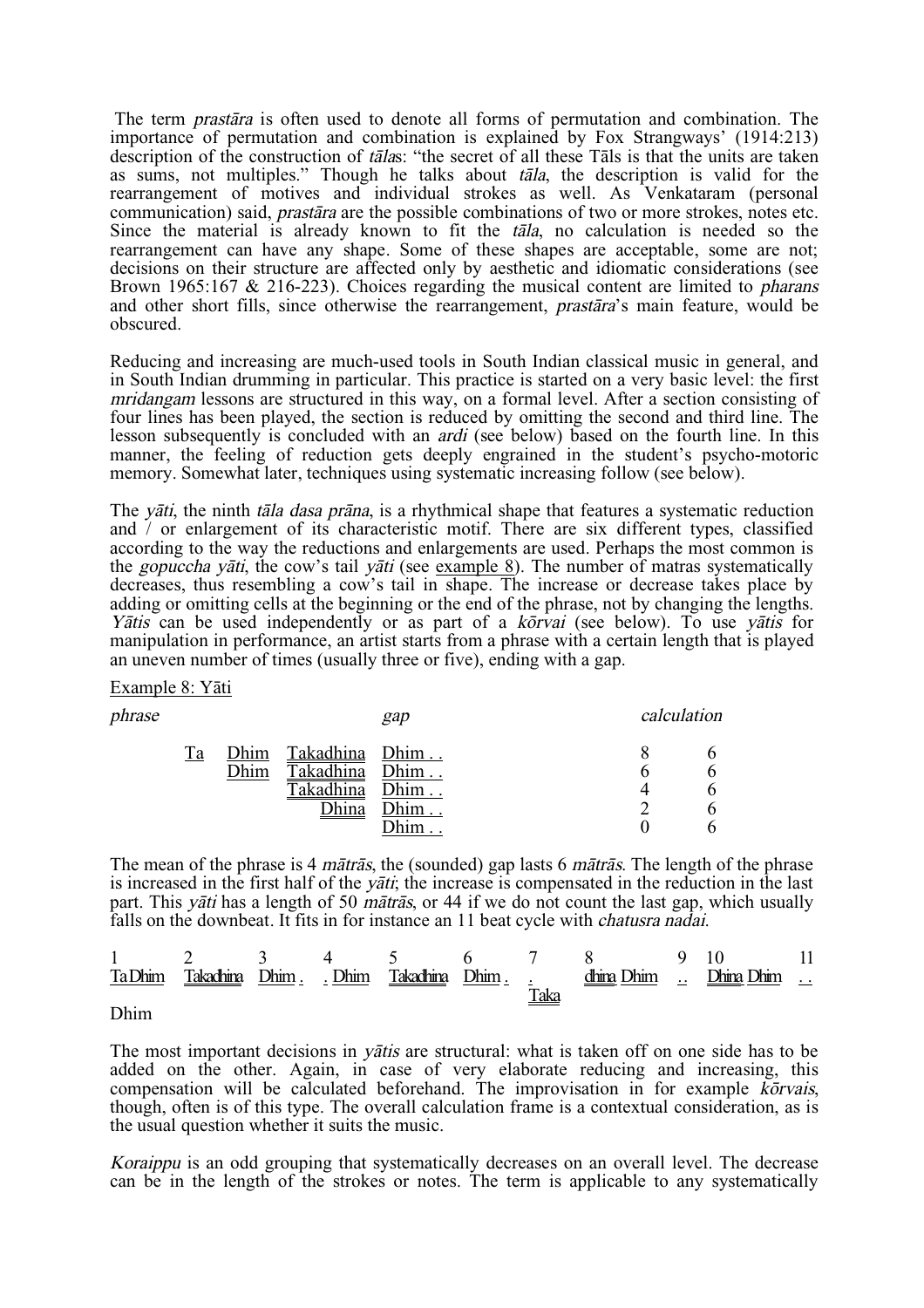decreasing pattern: Manjunath (personal communication) called some of the lessons he gave me koraippu, Jahnavi (personal communication) named the occurrence of koraippu as one of the identifying features of a *mohara* (see below). The term *koraippu* is also used for a section of question and answer in a South Indian musical performance (see above).

#### Example 9: Koraippu

A form of *koraippu* is used in a conventional kōrvāi (see below) in two cycles *ādi tāla*.

|  |  |  | cycle 1 Ta Di Ki Na Tom $\underline{\text{Ta}} \cdot \underline{\text{Di}}$ $\underline{\text{Ki}}$ $\underline{\text{Ki}}$ $\underline{\text{Na}} \cdot \underline{\text{Na}}$ |  |
|--|--|--|---------------------------------------------------------------------------------------------------------------------------------------------------------------------------------|--|
|  |  |  | cycle 2 Tom. Ta Di. Ki Na. Tom Tadiki natom Than Tadikina Tom Tham Ta dikinatom                                                                                                 |  |

A mohara<sup>5</sup> is a percussion-only structure that falls in the odd groupings category. After two renditions of the entire frame, it is systematically decreased (koraippu) and ends with an ardi (see below). It is used cadentially, like *ardi* and  $\overline{k\sigma}$ *rvai* (see below). The *mohara* indicates the end of the percussion solo. To this end, it has a very clear and recognisable structure, always ending with some form of the strokes Thalong. Ka Thom (or another clear ending phrase), adjusted to fit the tala.

The structure of a mohara is a fixed model. There is a rather large repertoire of traditional moharas, all based on the *ādi tāla mohara*. A drummer might devise his own *mohara*, however, the mohara being a structure with clearly defined traditional content, there is a precarious balance between personal invention and keeping the mohara recognisable.

The category I have called regular odd groupings consists of patterns that are odd groupings in the sense that they adhere to neither the flow of the tåla nor the flow of any superimposed regular pulse: the *ardi* and the *korvai*. They are, however, regular in another way: they are played thrice, either identically or varied in a systematic way, with a gap in between, landing on a structural point. The gap or *kārvai* can be of any length, including 0 *mātrās*. The last or only component of the structure (see below) looks as follows:

phrase +  $k\bar{a}rva\bar{i}$  + phrase +  $k\bar{a}rva\bar{i}$  + phrase | landing on structural point

The gap can be silent or attacked (see also the *yati*). The latter could lead to confusion: it sounds as though the last måtrå of the last time the phrase is played coincides with the structural point. This is not the case, the attacked structural point comes after the last rendition of the phrase, where in previous renditions the kårvai was attacked. (See also Nelson 1991:45.)

Both the *ardi* (see below) and the *korvai* (see below) often use some form of the phrase tadikinatom (the use of the word in this context should not be confused by the way some senior Chennai musicians use it, indicating a kōrvai). Some ardis entirely consist of it, while the second pada, part, of a *kōrvai*, the *uttarardam*, virtually always consists of a version of this phrase.

If a performer wants to come up with a complex structure using these concepts in performance, he needs a thorough knowledge of the length of the different phrases in his repertoire and a very fast brain. The school of Bangalore TAS Mani has a system for this aspect, as was explained to me by his senior students NG Ravi and VR Chandrasekhar (personal communication): a number of different lengths for the strokes Ta Dhi Ki Na Thom and the kårvai, gaps, in between are practised and memorised. By choosing values for the phrase and the gap, the length (number of måtrås) of the uttarardam can be worked out. By subtracting this length from the length of the given tala, the length of the first half, the

 $5$  In Brown 1965, Nelson 1991, Frishman 1985, Sankaran 1994, Pesch 1999, the term mora is used for what I understood is called an ardi (see below), while calling what I call mohara periya mØrå, big mØrå. Mani, Karthick, and Sundaresan(personal communication) knew about this confusion, but made it clear (as did others who did not know about the issue, such as Ramabhadran (personal communication)) that nowadays the above described structure is called mohara or *mõrā*, while what some call (or called)  $m\bar{o}r\bar{a}$  is called ardi.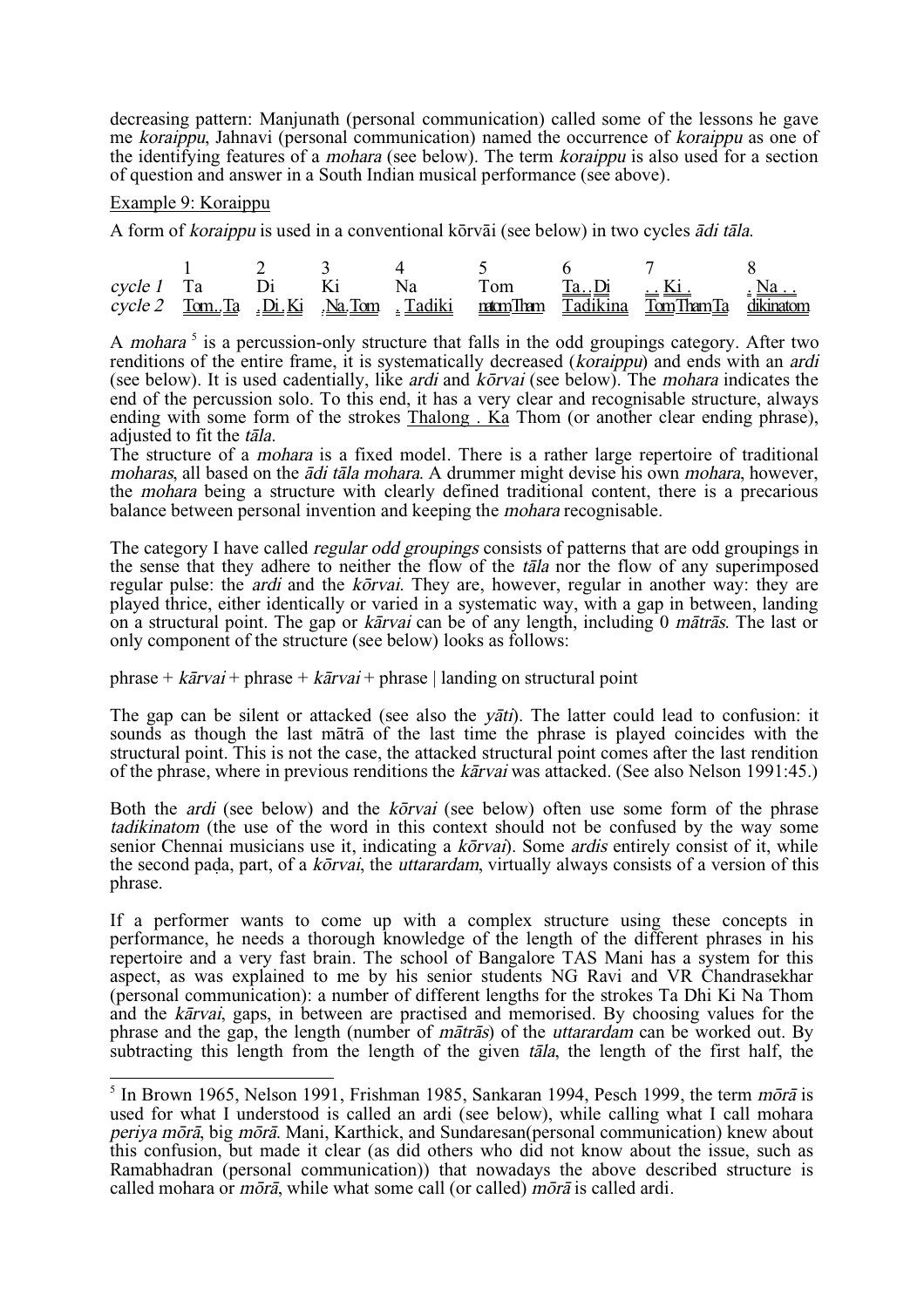pËrvardam, can be worked out and subsequently filled in. The choice of phrase for the pËrvardam is free, though a number of phrases are in common use. Performance here is very clearly based on what is known: decisions involve the choice and arrangement of the material, not in its creation. In a structure like this, the nature of South Indian use of preset patterns, formulas, structures, models etc. in performance is shown most clearly. In less complex situations, similar modes of control are used.

An ardi is a cadential pattern consisting of a phrase that is repeated three times, with gaps in between, and lands on the sam, the downbeat of the tåla. The phrase can be a form of the phrase tadikinatom (see above) or any other phrase, played thrice, either identically or varied in a systematic manner. Ardis consist only of three phrases—as opposed to  $k\bar{\sigma}$ rvais that consist of at least two parts (each in turn usually consisting of three phrases, see below)—and can but do not have to start on the sam.

As Sudarshan (personal communication) said, an *ardi* is, like a  $k\bar{\sigma}r$ *vai* (see below), an ending, "but a small, very short one". It is used to show endings within *kritis* or *pallavis. Ardis* that suit the composition should be selected.

An often-used *ardi* in Rajakesari's lessons (personal communication) is the one below. This ardi is used in several tålas; the beginning moment is adjusted so the pattern lands on the downbeat. Similarly, it could be adjusted to land on any other structural point.

Example 10: Ardi

Nam Nam Ka Dhin . . Nam Nam Ka Dhin . . Nam Nam Ka | Dhin

Ideally, the *ardi* phrase is based on a phrase from the song or from the main artist's development on it. In practice, phrases from the known repertoire of *ardiphrases*, such as tadikinatom, are often taken as well. Based on the location of the structural point the *ardi* leads to and the number of måtrås it takes to get there, the drummer chooses a frame from his repertoire—beforehand, or on the spot.

A kōrvai is a cadential pattern consisting of at least two padas, parts: the *pūrvardam* and the uttarardam. The inner groupings of the structure do not follow the tala or the pulse, they might also superimpose a different pulse. There are many different types, distinguished by the type of phrase and development they feature. (For an extensive classification of different types of *korvais*, see Ramamurthy 1987.)

Example 13: Kōrvai

| Ta Thom          | Tham Thaka<br>Kitahaka | <u>Digutira</u><br><b>Digutira</b> | Kitathaka<br>Kitathaka | Takadhina Dhin                      |
|------------------|------------------------|------------------------------------|------------------------|-------------------------------------|
| Ta Thom          | Tham Thaka<br>Kitahaka | Digutira<br>Jigutira               | Kitathaka<br>Kitathaka | Takadhina Takadhina Dhin.           |
| Ta Thom          | Tham Thaka<br>Kitahaka | <u>Digutira</u><br><b>Digutira</b> | Kitathaka<br>Kitathaka | Takadhina Takadhina Takadhina Dhin. |
| Dhi Tha Ka Tham. |                        | Ta Dhi Ki Na Thom                  |                        |                                     |
| Dhi Tha Ka Tham. |                        | Ta Dhi Ki Na Thom                  |                        |                                     |
| Dhi Tha Ka Tham. |                        | Ta Dhi Ki Na Thom                  |                        |                                     |

This korvai is the ending of the lesson as shown in Example 1. It uses and develops the material of the last variation, and finishes the pattern with a combination of strokes including the strokes Ta Dhi Ki Na Thom, traditionally in the uttarardam.

Like the other kanakkus, the k $\delta r$ vai does not follow the flow of the tala. It is a structure that clearly indicates an ending, on a higher level than the above-described ardi does. It is used to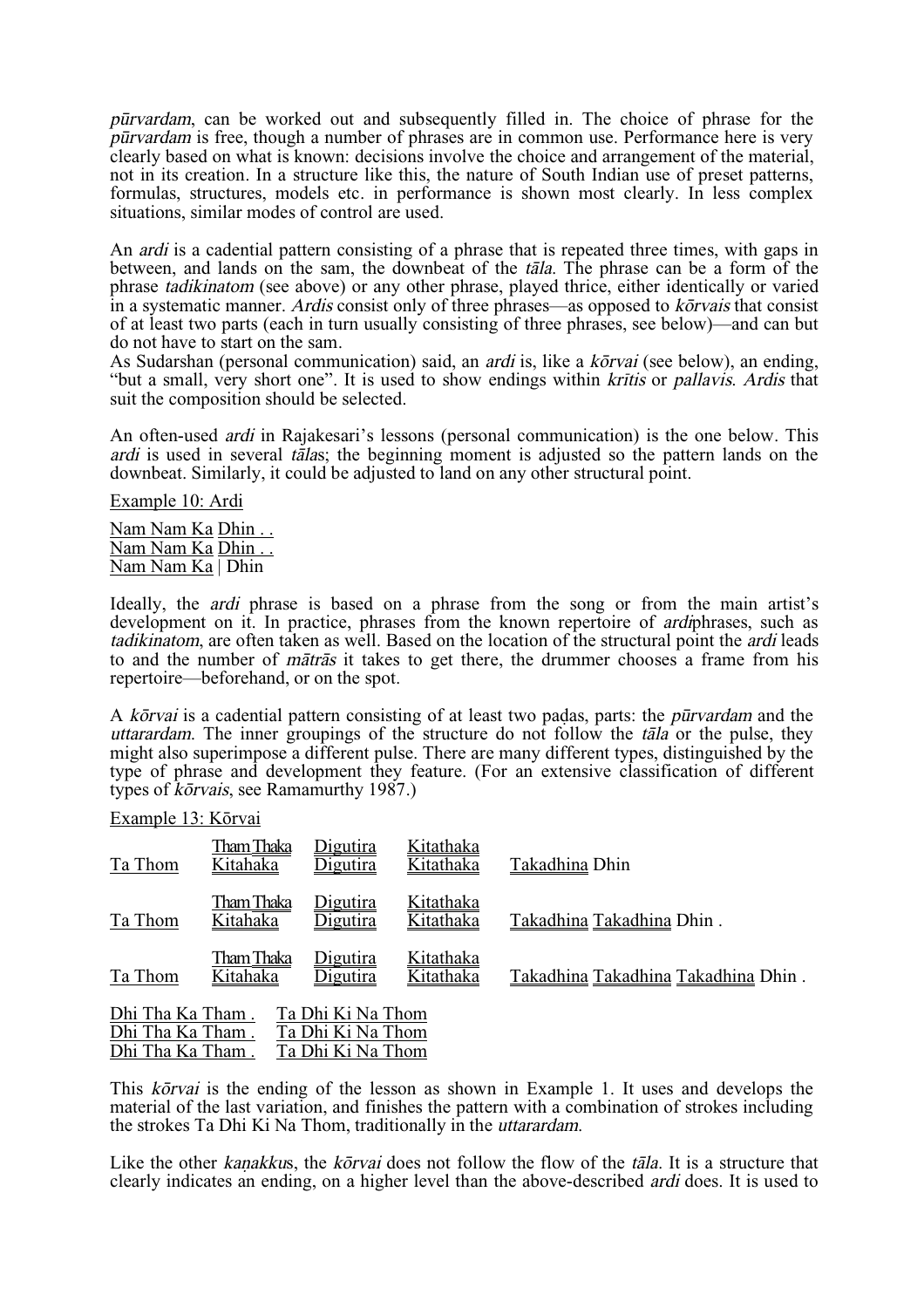conclude the svara kalpana (melodic development) section and the percussion solo. In the latter case, it follows the mohara.

The increase and / or decrease in the *pūrvardam*, the first half, compensated in the *uttarardam*, can be calculated in performance. The *pūrvardam* can be any phrase; it is often a *yati*. The uttarardam usually consists of a combination of the stroke sequence tadikinatom, counting one to ten måtrås. Both are played three times, with or without a gap, with or without developments through the three renditions. According to Mani, the *uttarardam* ideally has no gaps, while the first part does.

Again, important in this respect are decisions concerning musical content. The *pūrvardam* phrase of the  $k\bar{o}rva$  ideally reflects material from the composition or the main artist's elaborations, or it could be taken from a repertoire of appropriate phrases. In the latter case, "the central theme of a  $k\bar{\sigma}vai$  can be indicated as motives in the first place, then developed and crowned at the end with a  $k\bar{\sigma}$ vai'' (Sankaran 1986:106-107).

The uttarardam is usually known. On a structural level there are decisions in performance as well: when some phrase is picked on the spot to be the *pūrvardam*, the length of the *uttarardam* has to be quickly calculated and filled in with musical content. The *pūrvardam* phrases can be increased or decreased and compensated in the *uttarardam*. Different *gatis* can also be used but require more complex calculations, and are, arguably for that reason, more rarely thought up in performance. Very elaborate frames are usually prepared.

#### Example 14: Kōrvai Variations

In the more advanced lessons, phrases are often used in different variations. In the second sketch lessons for khanda chapu (5 beats), a series of korvais based on the same pūrvardam phrase is given. This phrase is used in the lessons for the other tallas as well. These  $\vec{k}$  orvals are rather complex, perhaps more complex than can be achieved during performance. But although they are composed, they show us different ways of working with stock phrases. They help us understand the modular way of thinking in South Indian rhythm. I represent them according to their phrase content rather than following the *tala* structure, because my point is to show the development and adjustment of the phrase, the building block.

## KØrvai 1

| . Ki Ta Kitadhina Tirakita Digutira Kitathaka Ta Ka . Dhi Na . Ta Ka Dhi Na |
|-----------------------------------------------------------------------------|
| Thakadhina Dhin                                                             |
| Ki Ta Kitadhina Tirakita Digutira Kitathaka Ta Ka . Dhi Na . Ta Ka Dhi Na   |
| Thakadhina Thakadhina Dhin                                                  |
| Thakadhina Thakadhina Dhin                                                  |
| Ki Ta Kitadhina Tirakita Digutira Kitathaka Ta Ka . Dhi Na . Ta Ka Dhi Na   |
| Thakadhina Thakadhina Thakadhina Dhin                                       |
| Thakadhina Thakadhina Thakadhina Dhin                                       |
| Thakadhina Thakadhina Thakadhina Dhin                                       |
| Thakadhina Thakadhina Dhin                                                  |
| Thakadhina Thakadhina Dhin                                                  |
| <u>Thakadhina Thakadhina</u> Dhin                                           |
| Thakadhina Dhin                                                             |
| Thakadhina Dhin                                                             |
| `hakadhina   Dhin                                                           |

## KØrvai 2

Kitadhina Tirakita Digutira Kitathaka Thakadhina Dhin Thakadhina Dhin Thakadhina Dhin . . Dhi Kitadhina Tirakita Digutira Kitathaka Dhi Thakadhina Dhin Dhi Thakadhina Dhin Dhi Thakadhina Dhin . . Ki Ta Kitadhina Tirakita Digutira Kitathaka Ki Ta Thakadhina Dhin Ki Ta Thakadhina Dhin Ki Ta Thakadhina Dhin . .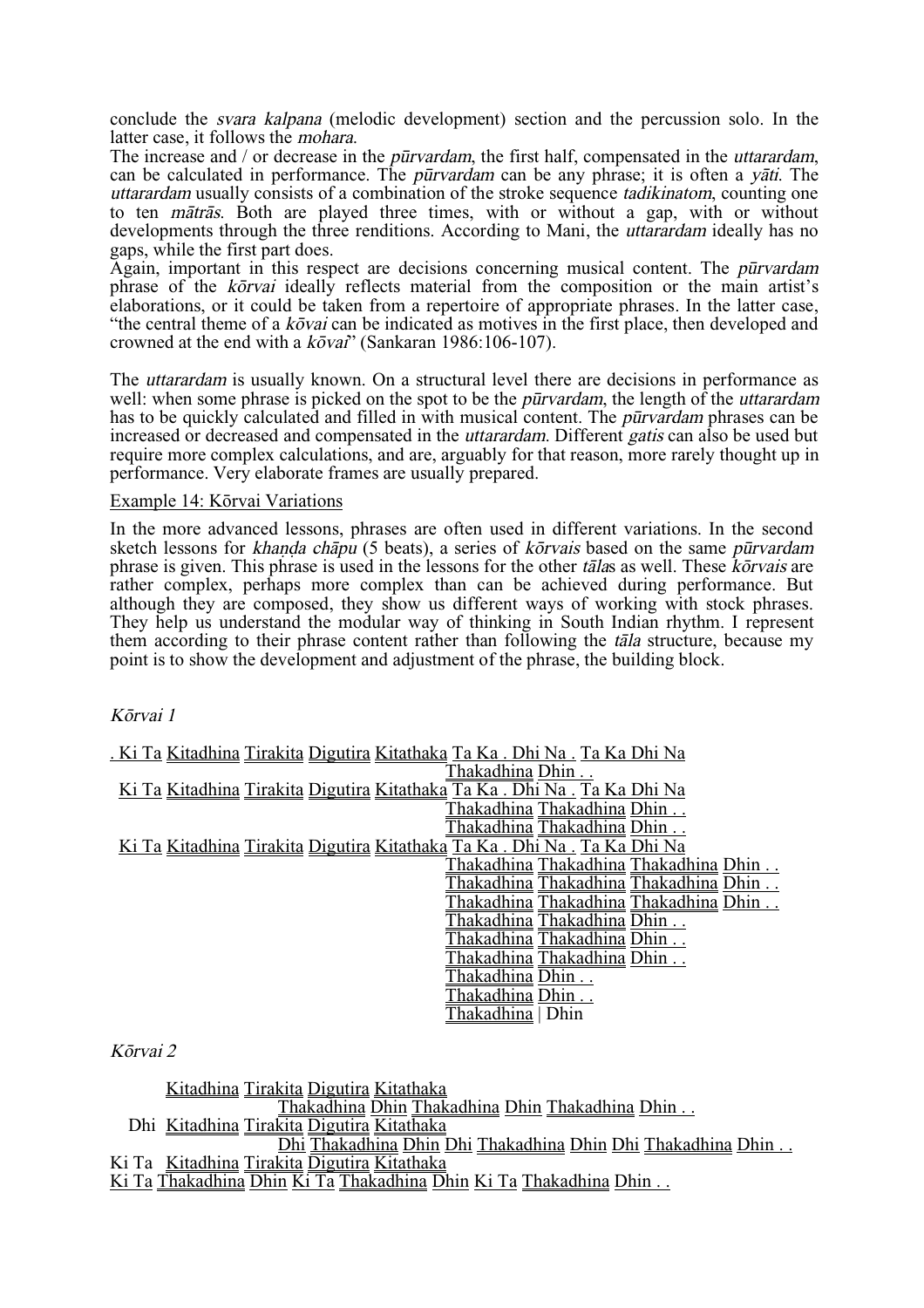Ta Dhi . Ki Nam Thom Tadhi . Kinathom Ta Dhi . Ki Nam Thom Tadhi . Kinathom Ta Dhi . Ki Nam Thom Tadhi . Kinathom Dhin . . Ta Dhi Ki Nam Thom Tadhi . Kinathom Ta Dhi Ki Nam Thom Tadhi . Kinathom Ta Dhi Ki Nam Thom Tadhi . Kinathom Dhin . . Ta Dhi Ki Nam Tadhi . Kinathom Ta Dhi Ki Nam Tadhi . Kinathom Ta Dhi Ki Nam Tadhi . Kinathom | Dhin

#### KØrvai 3

| <u>Ki Ta Kitadhina Tirakita Digutira Kitathaka</u> |
|----------------------------------------------------|
| Thakadhina Dhin                                    |
| Thakadhina Dhin                                    |
| Thakadhina Dhin                                    |
| Dhi Kitadhina Tirakita Digutira Kitathaka          |
| Dhi Thakadhina Dhin                                |
| Dhi Thakadhina Dhin                                |
| Dhi Thakadhina Dhin                                |
| Kitadhina Tirakita Digutira Kitathaka              |
| Ki Ta Thakadhina Dhin                              |
| Ki Ta Thakadhina Dhin                              |
| Ki Ta Thakadhina Dhin                              |
|                                                    |
| Ta Dhi Ki Nam Thom<br>Tadi . Kinathom              |
| $T_2$ Dhi Ki Nam Thom<br>Tadi Kinathom             |

| Ta Dhi Ki Nam Thom    | I acii . Iniathom |
|-----------------------|-------------------|
| Ta Dhi Ki Nam Thom    | Tadi . Kinathom   |
| Ta Dhi Ki Nam Thom    | Tadi . Kinathom   |
| Ta Dheem. Ki Nam Thom | Tadi . Kinathom   |
| Ta Dheem. Ki Nam Thom | Tadi . Kinathom   |
| Ta Dheem. Ki Nam Thom | Tadi . Kinathom   |
| Ta Dheem Ki Nam Thom  | Tadi . Kinathom   |
| Ta Dheem Ki Nam Thom  | Tadi . Kinathom   |
| Ta Dheem Ki Nam Thom  | Tadi. Kinathom    |
|                       |                   |

Example 15: Structural Kōrvai Development

Sudhindra (personal communication) described the development of a *korvai* in a different way, integrating decisions about the musical content. "You increase the silence, do some improvisation there (.…) This we do on the stage."

Ta Dhi Takadina Dhi Dhi Takadina Dhi Takadina Dhi Tadim . Kinatom Tadim . Kinatom Tadim . Kinatom

The kōrvai is played thrice. The first rendition is—obviously—the unchanged original. One possible type of development is changing the length of the karvai in the purvardam in the repeats, compensating this in the *uttarardam*. In the first rendition, the kārvai lasts four *mātrās*. This is reduced to three and two *mātrās* in the repeats. The *uttarardam* phrase is increased by one måtrå at the time.

Ta Dhi Takadina Dhi . . Dhi Takadina Dhi.. Takadina Dhi . . Ta . Dim . Kinatom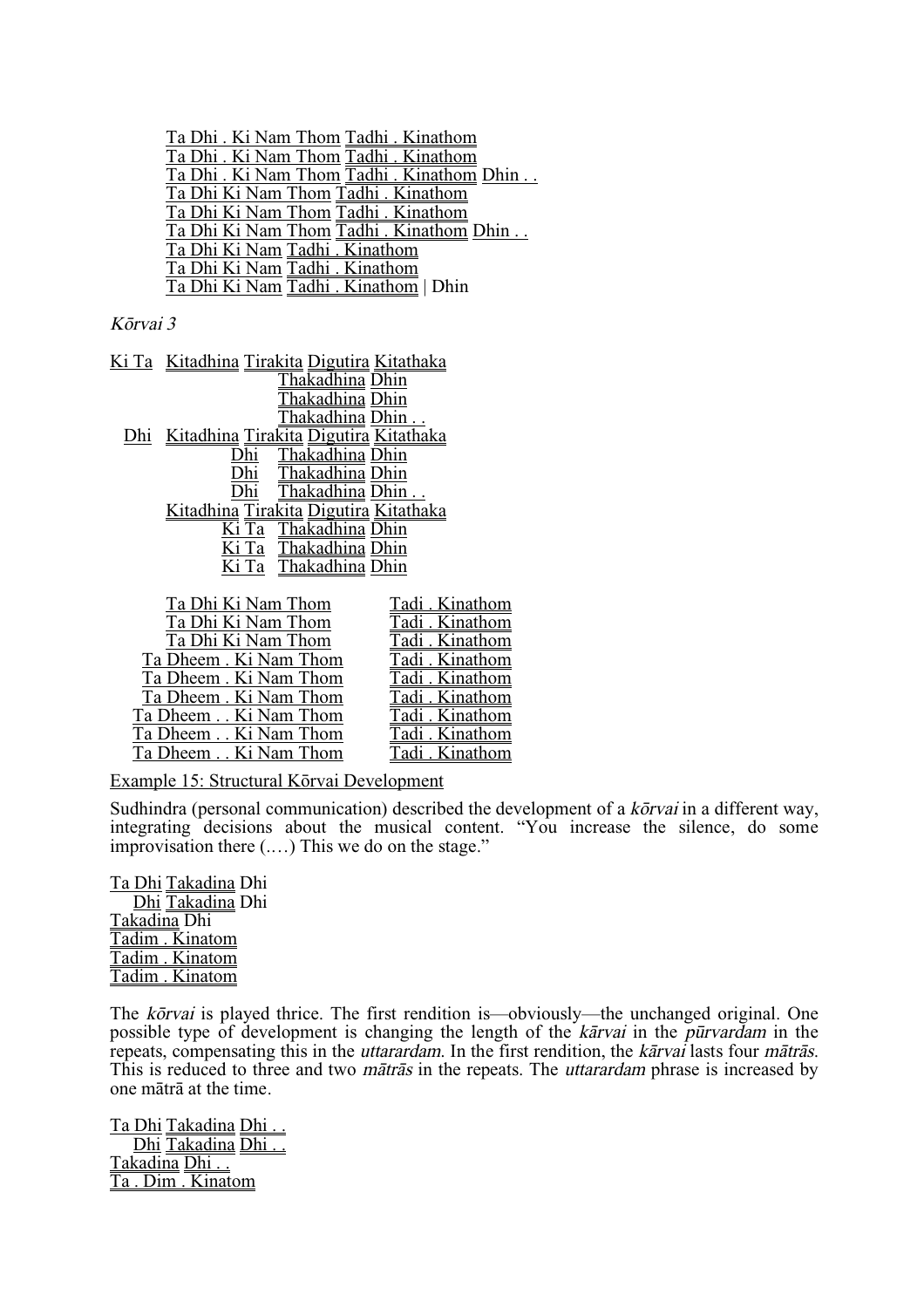Ta . Dim . Kinatom Ta . Dim . Kinatom

Ta Dhi Takadina Dhi Dhi Takadina Dhi Takadina Dhi Tadim . Ki . Na . Tom Tadim . Ki . Na . Tom Tadim . Ki . Na . Tom

Another type of development is changing the *nadai* of the *uttarardam* phrase, in the following case combined with compensating the reduction of the  $k\bar{a}r\bar{v}ai$  in the purvardam. In the second and third rendition of the *pūrvardam, motta kanakku* (see above) is used to adapt the phrases.



TaDhiTaKaDiNaDhi DhiTaKaDiNaDhiTaKa DiNaDhiTaDimKiNaTom TaDimKiNaTomTaDimKiNaTomTaDimKiNaTom





TaKaDiNaDhi TaKaDiNa DhiTaDimKiNaTomTaDimKiNaTomTaDimKiNaTomTaDimKiNaTom



TaDimKiNaTomTaDimKiNaTomTaDimKiNaTomTaDimKiNaTom Ta Dhi TaKaDNDhi Dhi TaKaDiNaDhi TaKaDiNaDhi

Venkataram (personal communication) addressed the role of manodharma in kanakkus. He stated that kanakkus should be "in your mind earlier", fixed beforehand in other words, but the way the prepared material comes out depends on your instrument, the audience, the main artist. In other words, on the general mood; that is *manodharma* . "The feeling should be there, anubhåva". These things cannot be rationalised or planned; it is learnt by experience, by listening a lot. Without the "wisdom of hearing", everything will sound the same.

There is a repertoire of commonly known and used *kanakkus*. By learning the repertoire, a drummer acquires a large number of phrases and structures as well as an analytical knowledge of the structures, which enables him to devise his own kanakkus. The kanakku is shaped to follow—and emphasise—certain structural points. When the structures are very sophisticated—when complexity itself is considered more important than it being constructed during performance, which can be the case in for instance Karaikudi Mani's tradition—they may be put together in advance, but this process can also take place on the stage, relating to the structure of the song, characteristic (rhythmic) turns, something done by the main artist etc. A percussionist's skill is measured, among other parameters, by his speed at calculation. Using his knowledge, the drummer can very quickly, while playing timekeeping patterns or other simple patterns that precede the improvised kanakku, choose a combination that will work well in the *tala*.

## conclusions

The description of models and techniques in South Indian music showed us that there are basically two types of rhythmic techniques. In general, techniques from the category of the timekeeping patterns are less complex than the techniques using calculation. Hence, the structure of kanakkus is fixed before performance to a greater extent than timekeeping patterns. In both categories the choice of musical material can be made in performance, of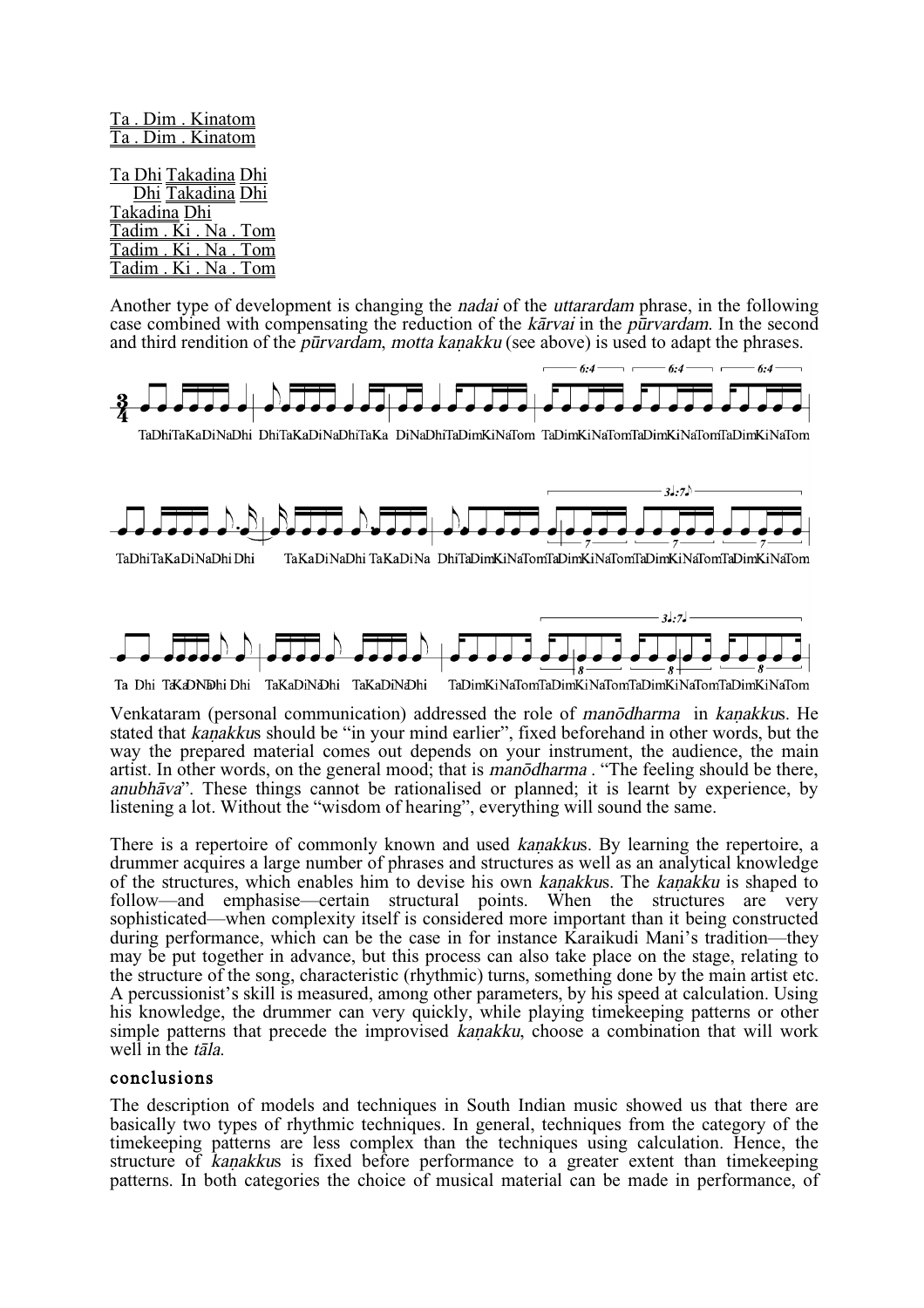course based on a repertoire of known phrases. For *kanakkus* there are clearer "ideal sounds", such as the traditional *mohara* phrases or the *tadikinatom* in the second half of the *korvai*.

The guiding principles in South Indian drumming are on the one hand the idiomatic collection of motives and phrases, and on the other hand the repertoire of calculation models, both either handed down by older players or developed by the drummer himself. Worth further investigation is a third guiding principle, the formal requirement of the song (as performed by the main artist), in which some structures have a fixed place, while others can be used at the discretion of the musician.

South Indian rhythm has a modular nature, to be found on all levels. In the South Indian rhythmic techniques we saw, we encountered a number of different types of guiding principles. We have seen basic patterns that could be varied by changing the order of the motives, making choices of stroke / sound, and by changing the gati and by decreasing and / or increasing motives or phrases, while compensating for the lack or surplus of *mātrās* somewhere else. All these variation techniques have to do with the actual sounding result, with the musical material that is used. The variations, combinations, and changes of speed and grouping are clear, yet flexible concepts for use in performance. Structures, patterns, and phrases serve as models and building blocks, to be combined and manipulated, beforehand and / or in the course of performance.

Music comes into existence in performance, informed, guided, and controlled by predetermined elements. Decisions can be made before or during performance—the moments in which they are made does not affect their nature—depending on a variety of factors including idiomatic considerations and the speed and skill of the performer. South Indian music can only be explained this way.

#### references

- Anderson Sutton, R. (1998) "Improvisation by Javanese Gamelan Musicians". In: Nettl, Bruno and Russell, Melinda (1998) In the Course of Performance, Studies in the World of Musical Improvisation, pp 69-92. Chicago: The University of Chicago Press
- Bailey, Derek (1992) Improvisation, Its Nature and Practice in Music. New York: Da Capo Press
- Benson, Bruce Ellis (2003) The Improvisation of Musical Dialogue; <sup>A</sup> Phenomenology of Music. Cambridge: Cambridge University Press
- Berliner, Paul F (1994) Thinking in Jazz, The Infinite Art of Improvisation. Chicago: The University of Chicago Press
- Blum, Stephen (2001) "Composition". In Stanley Sadie (ed.) The New Grove Dictionary of Music and Musicians 2nd Edition, Vol. <sup>6</sup>, pp. 186-201. London: Macmillan Publishers Ltd.
- Brown, Robert E (1965) The Mrdanga-A Study of Drumming in South India (2 vols). Los Angeles: University of California
- Chelladurai, PT (2000, 1st ed 1991) The Splendour of South Indian Music. Dindigul: Vaigarai Publishers
- Dolphy, Eric (1964) Last Date (CD) . Fontana (H) 681 008-ZL
- Ghosh, Nikhil (1983) "Science and Art of Keeping Time in Indian Music". Mehta, RC (ed) (1983) Essays in Musicology, pp 185-190. Baroda: Indian Musicological Society
- Hood, Mantle (1971) The Ethnomusicologist. New York: McGraw-Hill Book Company

Hulzen, Robbert van (2002) Tadikinathom: Improvisation and its Guiding Principles in Percussion Playing in South Indian Classical Music (dir. Wim van der Meer / Richard Widdess). http://musicology.nl/WM/scripties/hulzen.pdf

- Lortat-Jacob, Bernard (ed) (1987) L'Improvisation dans les musiques de tradition orale. Paris: Selaf
- Mak, Peter & Jansma, Mireille (1995) "Compositie en Improvisatie". In: Evers (ed) (1995) Muziekpsychologie, pp 81-104. Assen: Van Gorcum
- Menon, Raghava R (1995) The Penguin Dictionary of Indian Classical Music. New Delhi: Penguin Books India (P), Ltd
- Nelson, David (1991) 'Mrdangam' Mind: The 'Tani Avartanam' in Karnatak Music. Ann Arbor, Michigan: UMI Dissertation Services
- Nettl, Bruno (1974) "Thoughts on Improvisation: A Comparative Approach". In Musical Quarterly Vol. LX, No. <sup>1</sup>, pp 1-19. New York: G. Schirmer Inc.
- Nettl, Bruno (1983) The study of Ethnomusicology; Twenty-nine Issues and Concepts. Urbana: University of